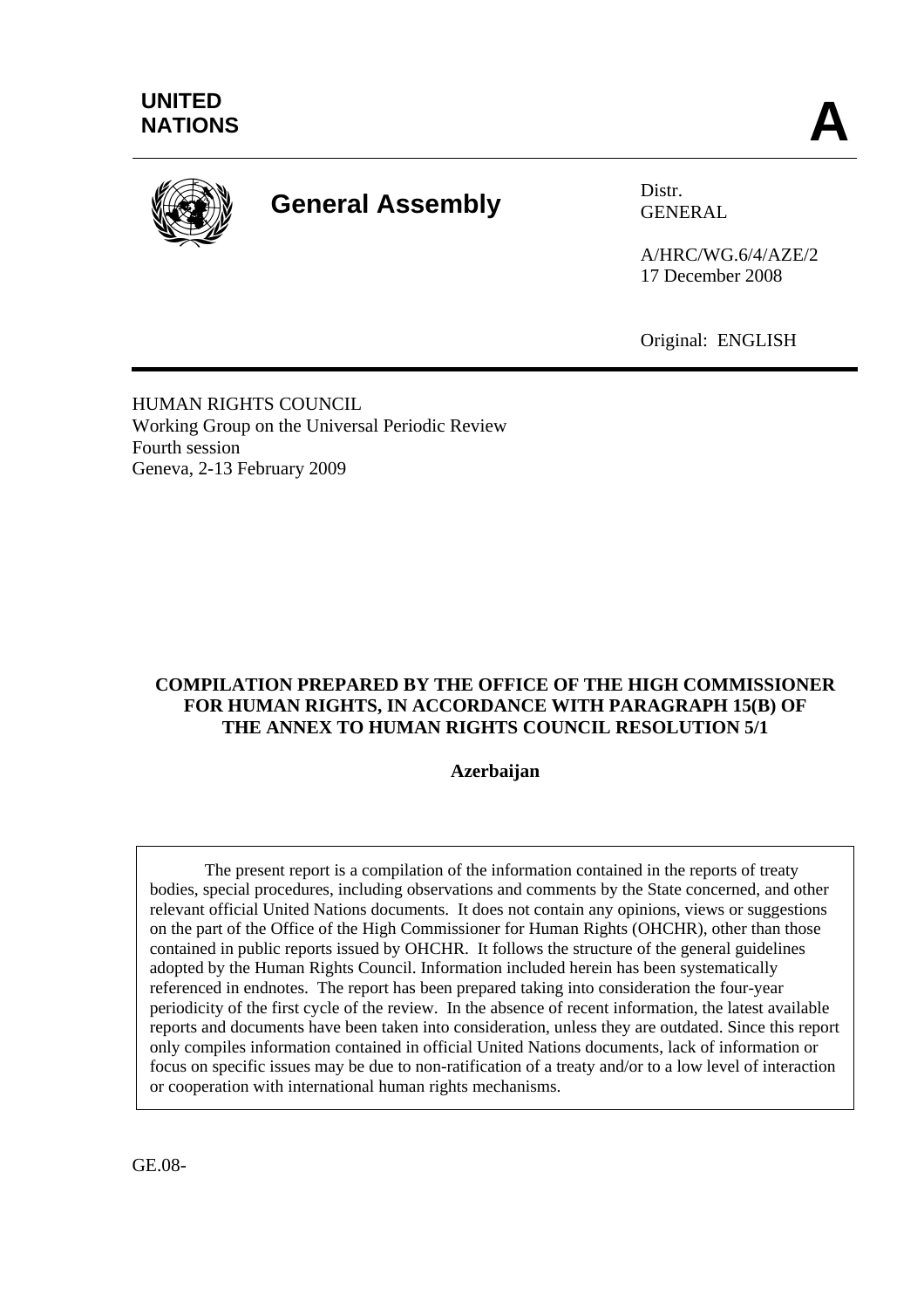## **I. BACKGROUND AND FRAMEWORK**

| A. Scope of international obligations <sup>1</sup> |  |
|----------------------------------------------------|--|
|----------------------------------------------------|--|

| Core universal                              | Date of ratification,                                                              |                                                              | Declarations Recognition of specific competences of                                                                       |
|---------------------------------------------|------------------------------------------------------------------------------------|--------------------------------------------------------------|---------------------------------------------------------------------------------------------------------------------------|
| human rights<br>treaties <sup>2</sup>       | accession or succession                                                            | /reservations                                                | <i>treaty bodies</i>                                                                                                      |
| <b>ICERD</b>                                | 16 August 1996 (a)                                                                 |                                                              | - Individual complaints (article 14): Yes                                                                                 |
| <b>ICESCR</b>                               | 13 August 1992 (a)                                                                 |                                                              |                                                                                                                           |
| <b>ICCPR</b>                                | 13 August 1992 (a)                                                                 |                                                              | - Inter-State complaints (article 41): No                                                                                 |
| <b>ICCPR-OP1</b>                            | 27 November 2001 (a)                                                               |                                                              |                                                                                                                           |
| <b>ICCPR-OP2</b>                            | 22 January 1999 (a)                                                                |                                                              |                                                                                                                           |
| <b>CEDAW</b>                                | 10 July 1995 (a)                                                                   |                                                              |                                                                                                                           |
| OP-CEDAW                                    | 1 June 2001                                                                        |                                                              | Inquiry procedure (art. 8 and 9): Yes                                                                                     |
| <b>CAT</b>                                  |                                                                                    | 16 August 1996 (a) Yes (general declaration)                 | Inter-State complaints (article 21): No<br>Individual complaints (article 22): Yes<br>Inquiry procedure (article 20): Yes |
| <b>CRC</b>                                  | 13 August 1992 (a)                                                                 |                                                              |                                                                                                                           |
| OP-CRC-AC                                   |                                                                                    | 3 July 2002 Binding declaration under<br>article 3: 17 years |                                                                                                                           |
| OP-CRC-SC                                   | 3 July 2002                                                                        |                                                              |                                                                                                                           |
| <b>ICRMW</b>                                | 11 January 1999 (a)                                                                |                                                              |                                                                                                                           |
|                                             | CPD-OP (signature only, 2008), CED (signature only, 2007)                          |                                                              | Core treaties to which Azerbaijan is not a party: OP-CAT (signature only, 2005), CPD (signature only, 2008),              |
|                                             | Other main relevant international instruments                                      |                                                              | Ratification, accession or succession                                                                                     |
|                                             | Convention on the Prevention and Punishment of the Crime of Genocide               |                                                              | Yes                                                                                                                       |
|                                             | Rome Statute of the International Criminal Court                                   |                                                              | N <sub>o</sub>                                                                                                            |
| Palermo Protocol <sup>3</sup>               |                                                                                    |                                                              | Yes                                                                                                                       |
| Refugees and stateless persons <sup>4</sup> |                                                                                    |                                                              | Yes                                                                                                                       |
|                                             | Geneva Conventions of 12 August 1949 and Additional Protocols thereto <sup>5</sup> |                                                              | Yes, except the Protocols                                                                                                 |
| ILO fundamental conventions <sup>6</sup>    |                                                                                    |                                                              | Yes                                                                                                                       |

UNESCO Convention against Discrimination in Education Yes

1. While commending Azerbaijan on the constitutional provision stipulating that in a state of emergency the restriction of citizens' rights and liberties is subject to Azerbaijan's international obligations (art. 71 (3)), the Human Rights Committee (HR Committee) was concerned that the notifications submitted by Azerbaijan on resorting to article 4 of ICCPR have been quite broad and vague. It recommended that Azerbaijan ensure that the draft law on states of emergency, as well as any future application of it, is compatible with article 4 of ICCPR.**<sup>7</sup>** In 2006, Azerbaijan pledged to ratify OP-CAT.**<sup>8</sup>**

#### **B. Constitutional and legislative framework**

2. The Committee on the Rights of the Child (CRC) was concerned that many legislative measures taken with a view to complying with the principles and provisions of the Convention are not provided with adequate mechanisms and/or financial support for their full implementation.**9**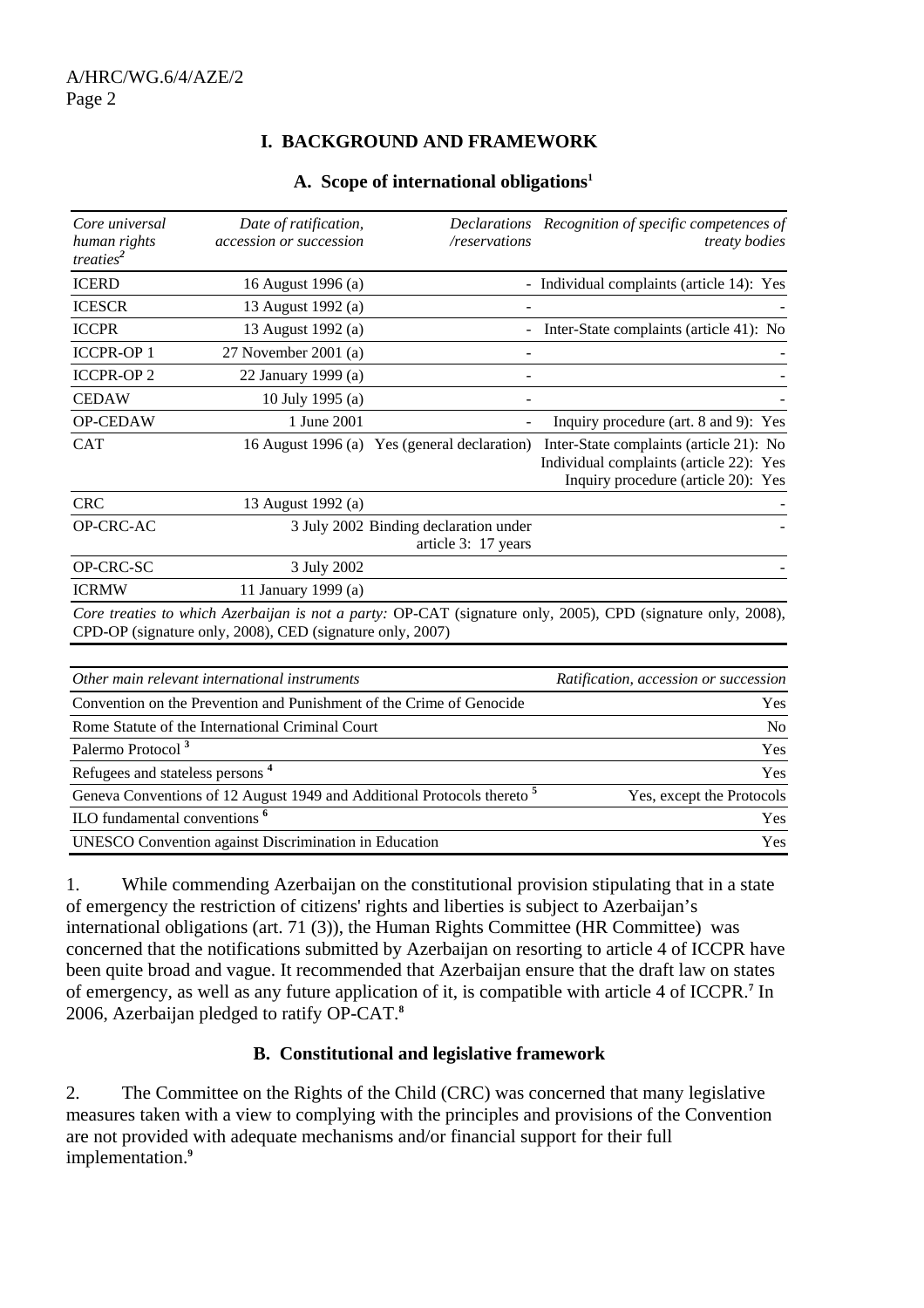3. In 2003, the Committee against Torture (CAT) was concerned about the substantial gap between the legislative framework and its practical implementation<sup>10</sup> and that the definition of torture in the new Criminal Code did not fully comply with article 1 of the Convention.**<sup>11</sup>**

4. The Committee on the Elimination of Discrimination against Women (CEDAW) was concerned that the recently adopted Law on Gender Equality contains certain discriminatory provisions. It recommended that Azerbaijan repeal discriminatory provisions of this law, raise awareness with respect to the nature of indirect discrimination and the Convention's concept of substantive equality, and monitor the impact of laws, policies and action plans in this regard.**<sup>12</sup>**

## **C. Institutional and human rights infrastructure**

5. The Committee on the Elimination of Racial Discrimination (CERD)**<sup>13</sup>**, the Committee on Economic, Social and Cultural Rights (CESCR),**<sup>14</sup>** CEDAW**<sup>15</sup>** and CRC**<sup>16</sup>** welcomed the establishment of the Office of the Human Rights Commissioner (Ombudsman) of the Republic of Azerbaijan.**<sup>17</sup>** CRC recommended that Azerbaijan include within the Office of the Ombudsman either an identifiable commissioner or a specific section or division responsible for children's rights, which should be provided with adequate resources.**<sup>18</sup>** CEDAW welcomed the establishment of the State Committee on Women's Affairs and the appointment of special counsellor on gender equality within the Ombudsperson's Office.**<sup>19</sup>**

## **D. Policy measures**

6. In 2005, Azerbaijan adopted the United Nations Plan of Action (2005-2009) for the World Programme for Human Rights Education focusing on the national school system.**<sup>20</sup>** The National Plan of Action on women's issues 2000-2005 was welcomed by CESCR<sup>21</sup> and CEDAW.**<sup>22</sup>** CEDAW welcomed the preparation of the National Plan of Action on Family and Women's Issues for 2007-2010.**<sup>23</sup>** A 2004 UNFPA report noted that the State Programme on Poverty Reduction and Economic Development emphasizes the protection and preservation of the environment as both a source and an outcome of sustained economic growth.**<sup>24</sup>**

## **II. PROMOTION AND PROTECTION OF HUMAN RIGHTS ON THE GROUND**

#### **A. Cooperation with human rights mechanisms**

| Treaty body <sup>25</sup> | Latest report<br>submitted and<br>considered | Latest<br>concluding<br>observations | Follow-up<br>response     | Reporting status                                                                             |
|---------------------------|----------------------------------------------|--------------------------------------|---------------------------|----------------------------------------------------------------------------------------------|
| <b>CERD</b>               | 2004                                         | April 2005                           | Received May<br>2007      | Combined fifth and sixth reports received in<br>2008 and scheduled for consideration in 2009 |
| <b>CESCR</b>              | 2003                                         | November 2004                        |                           | Third report due in June 2009                                                                |
| <b>HR</b><br>Committee    | 1999                                         | October 2001                         | Received<br>November 2002 | Third report received in 2007 and scheduled for<br>consideration in 2009                     |
| <b>CEDAW</b>              | 2005                                         | January 2007                         |                           | Fourth report due August 2008                                                                |
| <b>CAT</b>                | 2001                                         | May 2003                             | Received July<br>2004     | Third report received in 2007 and scheduled for<br>consideration in 2009                     |
| <b>CRC</b>                | 2004                                         | March 2006                           |                           | Combined third and fourth reports due in.2009                                                |
| <b>OP-CRC-AC</b>          |                                              |                                      |                           | Initial report received in January 2008                                                      |
| <b>OP-CRC-SC</b>          |                                              |                                      |                           | Initial report received in January 2008                                                      |

#### **1. Cooperation with treaty bodies**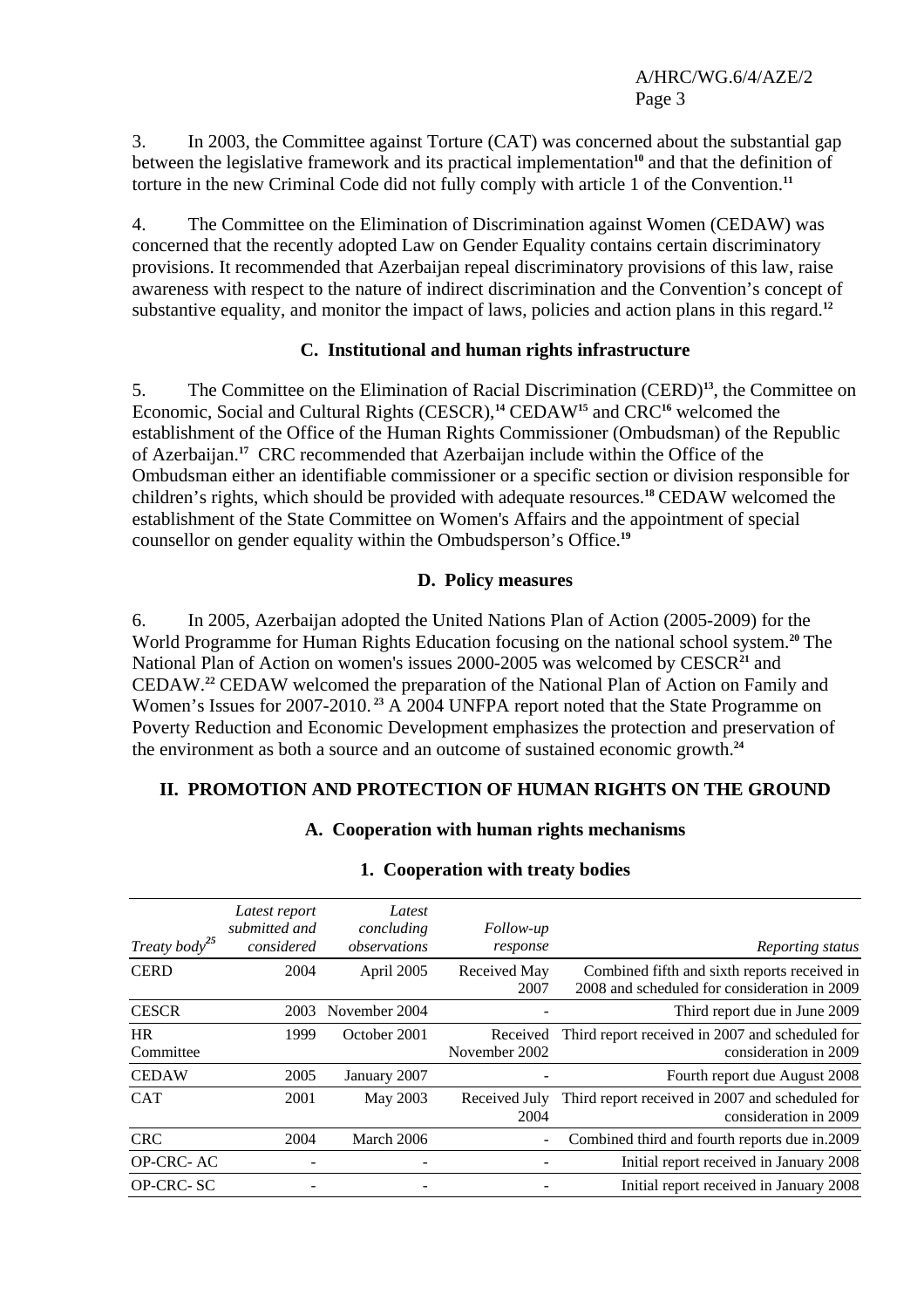| Treaty body <sup>25</sup> | Latest report<br>submitted and<br>considered | Latest<br>concluding<br>observations | <i>Follow-up</i><br>response | Reporting status                                                             |
|---------------------------|----------------------------------------------|--------------------------------------|------------------------------|------------------------------------------------------------------------------|
| <b>CMW</b>                |                                              | -                                    |                              | - Initial report received in 2007 and scheduled for<br>consideration in 2009 |

#### **2. Cooperation with special procedures**

| Standing invitation issued                                | N <sub>0</sub>                                                                                                                                                                                                                                                                                                   |
|-----------------------------------------------------------|------------------------------------------------------------------------------------------------------------------------------------------------------------------------------------------------------------------------------------------------------------------------------------------------------------------|
| Latest visits or mission reports                          | Special Rapporteur on freedom of opinion and expression (24-27 April<br>2007); Representative of the Secretary-General on internally displaced<br>persons (2-6 April 2007); Special Rapporteur on freedom of religion or belief<br>(26 February - 5 March 2005).                                                 |
| Visits agreed upon in principle                           | None                                                                                                                                                                                                                                                                                                             |
| Visits requested and not yet agreed<br>upon               | Special Rapporteur on the independence of judges and lawyers, requested in<br>2008; Working Group on the use of mercenaries, requested in 2008.                                                                                                                                                                  |
| Facilitation/cooperation during<br>missions               | The Special Rapporteurs and Representative acknowledged the invitations<br>and appreciated the Government's cooperation during their respective visits.                                                                                                                                                          |
| Follow-up to visits                                       |                                                                                                                                                                                                                                                                                                                  |
| Responses to letters of allegations<br>and urgent appeals | A total of 26 communications were sent during the period under review. In<br>addition to communications sent for particular groups, 72 individuals,<br>including 2 women, were covered by these communications. During the<br>period under review, the Government replied to 10 communications (38 per<br>cent). |
| Responses to questionnaires on<br>thematic issues $^{26}$ | Azerbaijan responded to 4 of the 12 questionnaires sent by special procedures<br>mandate holders during the period under review, <sup>27</sup> within the deadlines. <sup>28</sup>                                                                                                                               |

#### **3. Cooperation with the Office of the High Commissioner for Human Rights**

7. The OHCHR Human Rights Adviser provides advice to the United Nations Country Team in Azerbaijan. His work focuses on raising awareness about international human rights mechanisms, implementation of recommendations of treaty bodies and special procedures, and translation of standards into national legislation policies and practices. In 2006 and 2007, OHCHR brought treaty body committee members to Azerbaijan encouraging interaction between its national partners and international human rights mechanisms.<sup>29</sup> In 2005 and 2006, Azerbaijan made financial contributions to OHCHR.<sup>30</sup> In 2008, Azerbaijan made a pledge to the United Nations Voluntary Fund for Indigenous Populations.**<sup>31</sup>**

#### **B. Implementation of international human rights obligations**

#### **1. Equality and non-discrimination**

8. CEDAW urged Azerbaijan to intensify efforts to overcome persistent and deep-rooted stereotypes that are discriminatory against women, to disseminate information on the Convention through the educational system, including human rights education and gender-sensitivity training.**<sup>32</sup>** CEDAW**<sup>33</sup>** and HR Committee**<sup>34</sup>** recommended that awareness-raising campaigns be organized in this regard.

9. CERD encouraged Azerbaijan to monitor and combat tendencies giving rise to racist and xenophobic behaviour, particularly against ethnic Armenians.**<sup>35</sup>** CERD noted with concern Azerbaijan's information that no cases invoking relevant provisions of the Criminal Code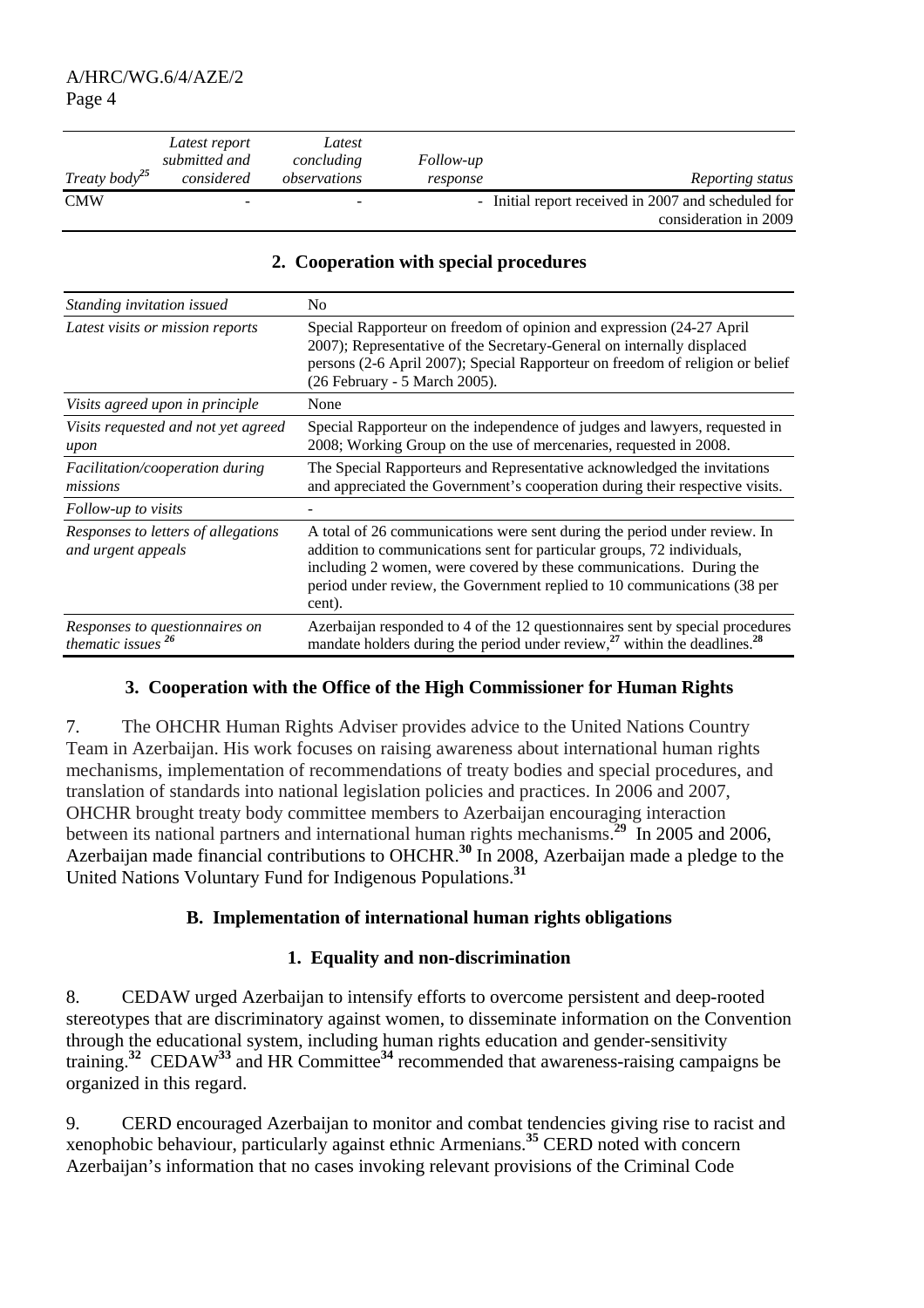concerning racial discrimination have been brought before the courts, and recalled that it was essential to provide for the relevant provisions in national legislation and inform the public of the availability of all legal remedies in the field of racial discrimination.**<sup>36</sup>**

10. CESCR also recommended that Azerbaijan take measures to facilitate regularization of the legal status of foreigners residing in Azerbaijan whenever possible.**<sup>37</sup>** HR Committee recommended that Azerbaijan take appropriate measures to guarantee all rights of aliens in accordance with ICCPR.**<sup>38</sup>**

11. CRC was concerned about discriminatory attitudes towards disabled children, refugee and IDP children, street children and children with HIV/AIDS and recommended that Azerbaijan increase its efforts to adopt a proactive and comprehensive strategy to eliminate discrimination on any grounds against all vulnerable groups throughout the country.**<sup>39</sup>**

## **2. Right to life, liberty and security of the person**

12. The Special Rapporteur on the promotion and protection of the right to freedom of opinion and expression transmitted allegations to the Government concerning harassment, beating and detention of journalists by police,**<sup>40</sup>** including in the context of demonstrations, where opposition and civil society activists have also been attacked.<sup>41</sup> Other violent attacks against journalists,**<sup>42</sup>** including the killing of a publisher critical of Government policies and officials,**<sup>43</sup>** have also been the subject of allegations. An allegation of arrest, torture and detention of a deputy chairman of an opposition party was also transmitted.**<sup>44</sup>**

13. The Special Rapporteur on the question of torture transmitted allegations concerning torture at the Department for Serious Criminal Cases of the Prosecutor's Office**<sup>45</sup>**, including torture of three children by officials from the police and the Office of the Public Prosecutor in order to make them confess to a murder.**<sup>46</sup>** CRC was also concerned about information that persons below 18 are often subjected to ill-treatment, especially at the moment of arrest or during the first days of pre-trial detention, and that children in institutions often are victims of inhuman and degrading treatment or punishment.**<sup>47</sup>** CAT recommended that Azerbaijan intensify efforts to educate and train police, prison staff, law enforcement personnel, judges and doctors on their obligations to protect from torture and ill-treatment all individuals who are in State custody.**<sup>48</sup>**

14. CRC was concerned, inter alia, that persons below 18 are often held in pre-trial detention for long periods and not always separately from adults, that they can be sentenced to detention for a period of up to 10 years and that detention conditions are often poor, inadequate and overcrowded.**<sup>49</sup>** It recommended that Azerbaijan take all necessary measures to ensure that persons below 18 are only deprived of liberty as a last resort and for the shortest appropriate period of time; that they are separated from adults; that it take urgent steps to bring detention conditions for persons below 18 into full conformity with international standards; and that they are provided with a full programme of educational activities.**<sup>50</sup>**

15. While CESCR welcomed information that prison medical doctors are now under the supervision of the Ministry of Justice<sup>51</sup>, both CESCR<sup>52</sup> and HR Committee<sup>53</sup> were concerned about overcrowding in prisons. CESCR recommended that Azerbaijan take measures to improve sanitary and hygienic conditions in prisons and to ensure that the right to mental and physical health of all prisoners is respected.<sup>54</sup> CAT recommended that Azerbaijan instruct police officers, investigative authorities and remand centre personnel to respect the right of detained persons to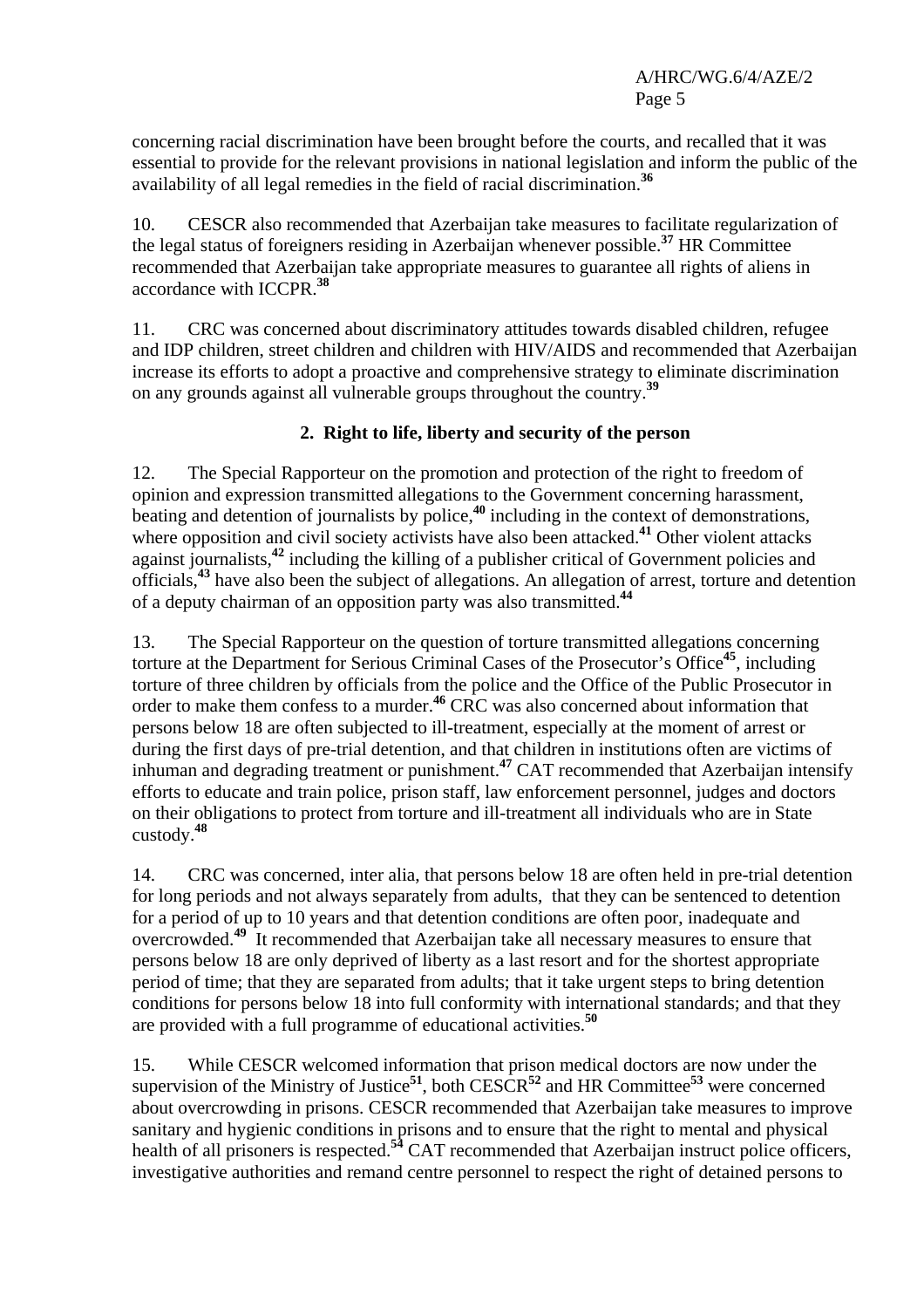have access to a lawyer immediately following detention and an independent medical doctor upon request by the detainee.<sup>55</sup> HR Committee recommended that Azerbaijan institute a system for independent inspections of detention facilities.**<sup>56</sup>**

16. CEDAW**<sup>57</sup>** and HR Committee**<sup>58</sup>** expressed concern at the prevalence of violence against women. CEDAW urged Azerbaijan to speedily enact the draft law on domestic violence ensuring that it encompasses provision for the prosecution and punishment of offenders, adequate access to justice for victims and protection and rehabilitation measures.**<sup>59</sup>** Azerbaijan should ensure that all women who are victims of domestic violence have access to immediate means of redress and protection and to a sufficient number of safe shelters, as well as to legal aid, and that public officials are fully familiar with all forms of violence against women and applicable legal provisions.**<sup>60</sup>** CESCR recommended that training be provided to law enforcement officials and judges on the serious and criminal nature of domestic violence.**<sup>61</sup>** CEDAW called upon Azerbaijan to ensure that the definition of rape in the Criminal Code penalizes any sexual act committed against a non-consenting person, including in the absence of resistance.**<sup>62</sup>**

17. CRC was concerned that neglect and abuse of children within families, including sexual abuse, continues to be a problem, that the legislative framework for the prohibition of child abuse is inadequate, that services for child victims are inadequate and that the existing complaint procedure is ineffective.**<sup>63</sup>**

18. CRC expressed concern that corporal punishment is lawful at home and widely practiced in the society as disciplinary measure, and it recommended that Azerbaijan implement legislation explicitly prohibiting all forms of corporal punishment of children in all settings and conduct awareness and education campaigns promoting non-violent, participatory forms of child-rearing and education.**<sup>64</sup>**

19. CESCR recommended that Azerbaijan abolish the use of forced labour as a corrective measure or as a penal sentence against persons found guilty of a crime, and amend or repeal the relevant provisions of the Penal Code and the Labour Code.**<sup>65</sup>**

20. In 2008 an ILO Committee of Experts noted with interest the adoption, in June 2005, of the Law on Fighting against Trafficking in Human Beings, and together with CERD**<sup>66</sup>**, CESCR**<sup>67</sup>**, CEDAW**<sup>68</sup>** and CRC**<sup>69</sup>** welcomed the adoption of the 2004 National Plan of Action against Trafficking in Human Beings (NPAAT)**<sup>70</sup>** but were concerned that trafficking remains a serious problem in Azerbaijan. CESCR urged Azerbaijan to allocate sufficient resources for the effective implementation of NPAAT and to ensure that necessary protection and assistance are provided to victims of trafficking.**<sup>71</sup>** CESCR was seriously concerned about the reports of children who are illegally adopted from orphanages for the purpose of trafficking in organs.**<sup>72</sup>** In 2008 the ILO Committee of Experts requested the Government to take the necessary measures as a matter of urgency to ensure that persons who traffic in children are in practice prosecuted and that sufficiently effective and dissuasive penalties are imposed.**<sup>73</sup>** CEDAW recommended that Azerbaijan ensure that the Law against Trafficking is fully enforced, address the root cause of trafficking, and take measures to suppress the exploitation of prostitution in the country.**<sup>74</sup>**

21. CRC was concerned about the growing number of street children, who are also often victims of exploitation, ill-treatment and abuse, and about the lack of recovery, medical treatment, social integration or educational programmes available for them.**<sup>75</sup>**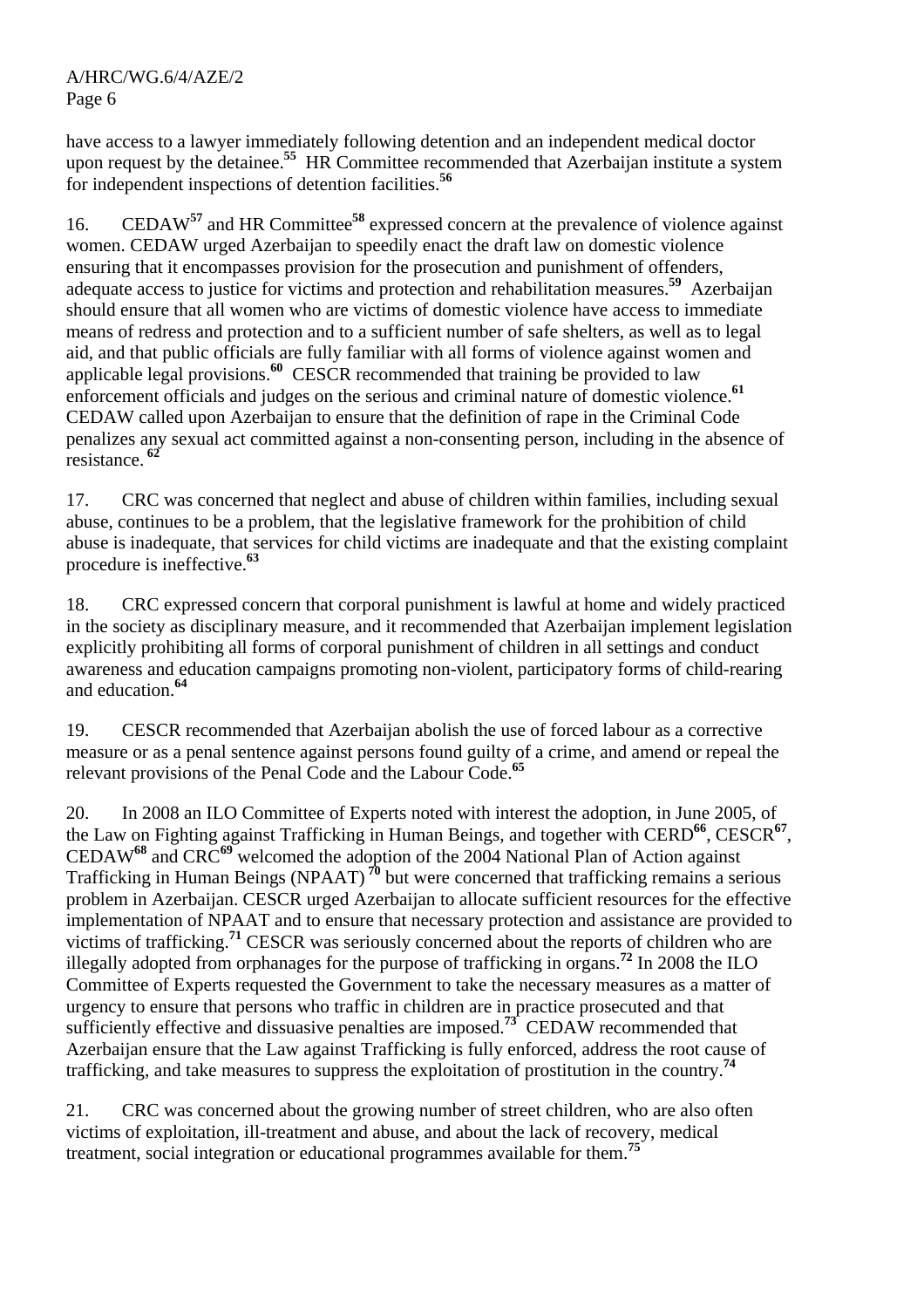## **3. Administration of justice and the rule of law**

22. While appreciating the steps initiated to reform the judiciary, HR Committee**<sup>76</sup>** and CESCR**<sup>77</sup>** expressed concern about the lack of independence of the judiciary. CESCR urged Azerbaijan to take all necessary measures to ensure the independence and integrity of the judiciary and to combat corruption.**<sup>78</sup>** CAT was concerned about reports that, in many instances, judges refuse to deal with visible evidence of torture and ill-treatment of detainees. It recommended that Azerbaijan ensure that prompt, impartial and full investigations are carried out into all allegations of torture and ill-treatment.**<sup>79</sup>** CAT**<sup>80</sup>** and HR Committee**<sup>81</sup>** recommended the establishment of an independent body with the authority to receive and investigate all complaints of torture and other ill-treatment by officials.

23. CAT recommended that Azerbaijan ensure that all persons have the right to review of any decision regarding his/her extradition to a country where he/she faces a real risk of torture.**<sup>82</sup>** In an individual communication, CAT concluded that the extradition of the complainant constituted a violation of articles 3 and 22 of the Convention against Torture.<sup>83</sup> Regarding follow-up to the case, CAT considered the dialogue as ongoing and decided that Azerbaijan should continue to monitor the situation of the complainant.**<sup>84</sup>**

24. CRC welcomed the reform of the Criminal Code and the Code of Criminal Procedure and the existence of a special working group for the implementation of a long-term programme for the development of a juvenile justice system in line with the Convention.**<sup>85</sup>** However, it remained concerned that there is no integrated and well-defined system of juvenile justice and that recovery, assistance and reintegration services for persons below 18 in conflict with the law are insufficient.**<sup>86</sup>**

25. CAT recommended that Azerbaijan ensure the right of detainees to lodge a complaint by ensuring their access to an independent lawyer, by reviewing rules on censorship of correspondence and by guaranteeing in practice that complainants will be free from reprisals.**<sup>87</sup>**

26. CAT was concerned that very few victims of torture have obtained compensation and recommended that Azerbaijan ensure that in practice, redress, compensation and rehabilitation are guaranteed to victims of torture.**<sup>88</sup>**

## **4. Right to privacy, marriage and family life**

27. CEDAW was concerned that discrimination against women remains widespread in matters relating to marriage and family relations, despite legislation guaranteeing equal rights, and that the legal age of marriage of 17 years for girls may be lowered by one year under certain conditions, thus encouraging early marriages.<sup>89</sup> It recommended that Azerbaijan implement awareness-raising measures aimed at achieving equality between women and men in marriage and family relations, ensure that all marriages are properly registered and that legal age of marriage is  $18$  years.<sup>90</sup>

## **5. Freedom of religion or belief, expression, association and peaceful assembly, and right to participate in public and political life**

28. The Special Rapporteur on freedom of religion or belief reported a high level of religious tolerance and harmony in Azerbaijan. The legislative framework in terms of the right to freedom of religion is in line with human rights norms but the interpretation of certain of its provisions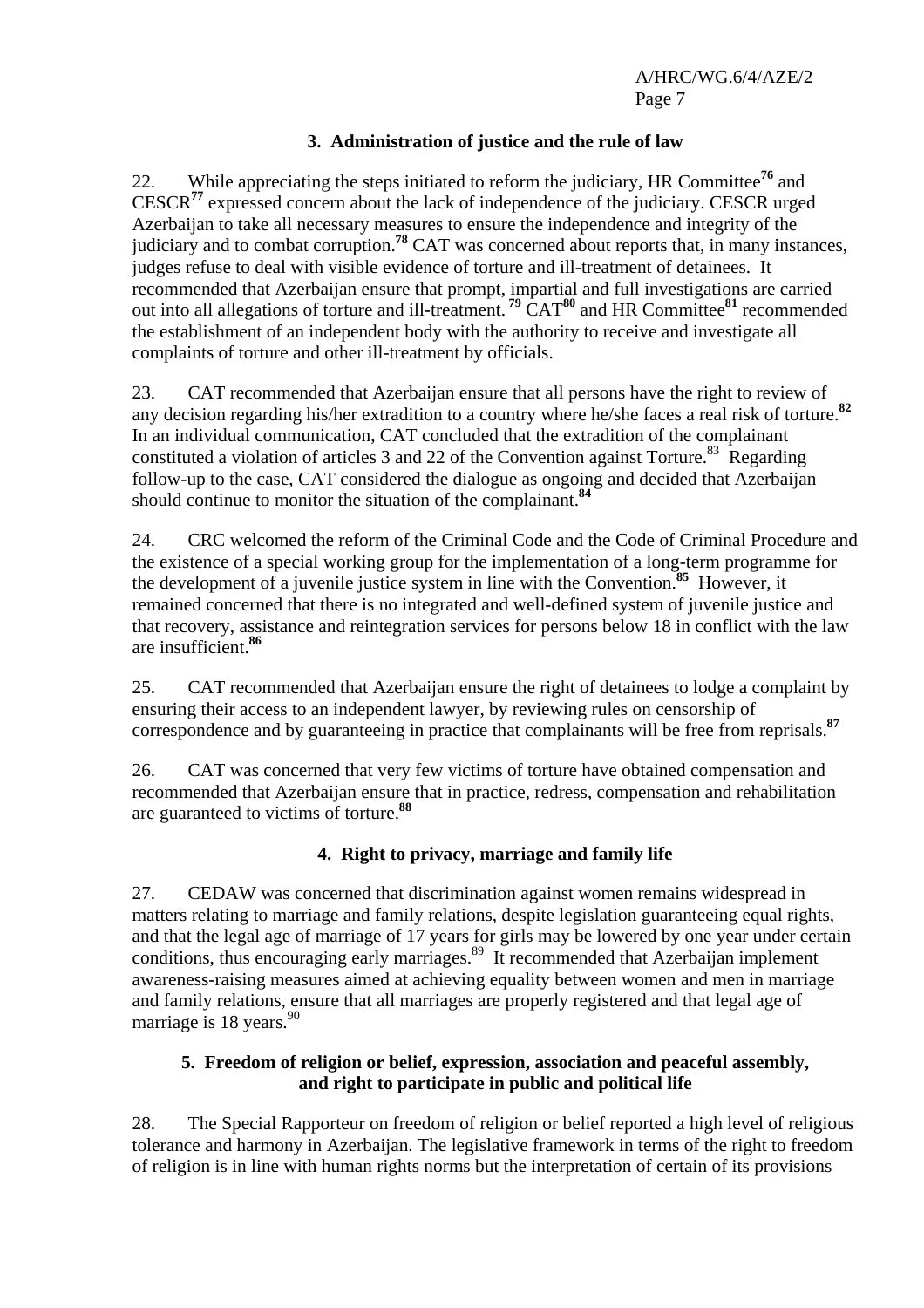may raise concerns. The Government has created or re-established specific mechanisms to deal with religion-related matters which do not fully respect the principles of freedom of religion. The respect for the right to freedom of religion or belief is not uniformly observed in all regions of Azerbaijan.<sup>91</sup>

29. The Special Rapporteur on the promotion and protection of the right to freedom of opinion and expression concluded that journalists, editors and other media workers are often under varying degrees of pressure from those in key institutions. Lack of independence of media professionals remains a serious obstacle to freedom of expression. Some sectors of the Ministry of Internal Affairs and of the judiciary appear to exert considerable pressure on the media. In addition to cases of physical violence, the use of defamation trials severely penalized press and media freedom through prison terms and heavy fines. Publishers, editors and journalists reported practicing self-censorship owing to various pressures.**<sup>92</sup>**

30. The Special Representative of the Secretary-General on human rights defenders remained concerned about attacks on and harassment of human rights defenders and organizations. The Special Representative was also concerned that independent journalists reporting human rights violations or advocating human rights reforms continue to be arrested on questionable charges, such as defamation, and that serious fines have been imposed upon those criticizing State officials. The Special Representative noted reported obstacles imposed on human rights NGOs.**<sup>93</sup>**

31. While welcoming some recent progress, CEDAW was concerned about the low level of participation of women in public and political life and in decision-making, encouraging Azerbaijan to implement concrete measures to increase their participation.**<sup>94</sup>**

# **6. Right to work and to just and favourable conditions of work**

*32.* While welcoming the adoption of the Programme for Social and Economic Development of Regions of Azerbaijan for 2004-2008, CESCR was concerned about persistently high unemployment,<sup>95</sup> and the lack of legislative provisions ensuring access of persons with disabilities to the labour market.**<sup>96</sup>** It was also concerned that the current minimum wage is insufficient to provide a decent standard of living and is not always enforced in practice.**<sup>97</sup>**

33. CEDAW**<sup>98</sup>** and CESCR**<sup>99</sup>** expressed concern about gender inequalities in the field of employment. CEDAW recommended that Azerbaijan strengthen efforts to eliminate occupational segregation and adopt measures to narrow and close the wage gap between women and men.**<sup>100</sup>** In 2006 the ILO Committee of Experts recalled its previous comments on section 241 of the Labour Code prohibiting the employment of women in certain jobs. It also recalled the extensive list of hazardous workplaces and occupations prohibited to women under Decision No. 170 of 20 October 1999. The Committee asked the Government to provide information on the reasons that justify such limitations; consider re-examining these restrictions; and assess whether it is necessary to prohibit the access of women to certain occupations, given the principle of equality.**<sup>101</sup>**

34. CESCR recommended that Azerbaijan take appropriate measures to amend the Labour Code and liberalize existing limitations on the right to strike.**<sup>102</sup>**

35. CRC expressed concern about the high number of children working. It recommended that Azerbaijan prevent and combat their exploitation and ensure full implementation of legislation covering article 32 of the Convention as well as ILO Conventions No. 138 and No. 182.**<sup>103</sup>**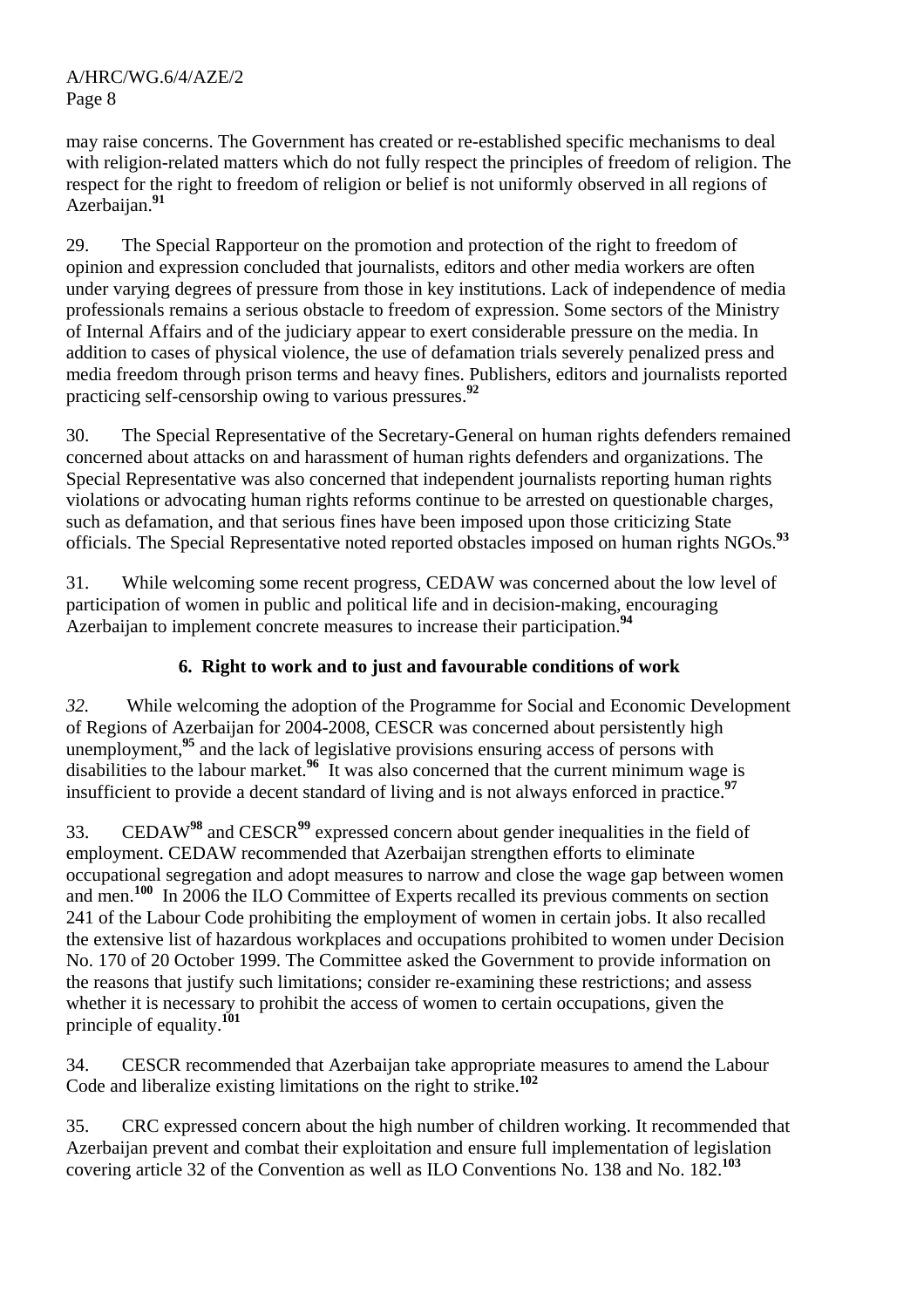## **7. Right to social security and to an adequate standard of living**

36. CESCR**<sup>104</sup>** was deeply concerned that, despite the sizeable amount of foreign investment and efforts to eliminate poverty, including the 2003-2005 State Programme on Poverty Reduction and Economic Development, poverty is estimated by the World Bank to affect approximately 50 per cent of the population. CESCR urged Azerbaijan to allocate larger portions of its oil revenues to the social sector.**<sup>105</sup>** It also recommended that Azerbaijan undertake measures to ensure that social security benefits are adequate and guaranteed to all disadvantaged persons.**<sup>106</sup>**

37. CESCR remained concerned about the decline in spending on public health despite the rise in GDP, the high incidence of malnutrition, iron deficiency disorders and malaria, the low level of awareness of sexual and reproductive health issues, the high proportion of women who resort to abortion as the principal method of birth control, and the high infant and maternal mortality rates.**<sup>107</sup>** CESCR**<sup>108</sup>** and CRC**<sup>109</sup>** were concerned about the high incidence of sexually transmitted diseases**<sup>110</sup>** and HIV/AIDS, which is on the increase.**<sup>111</sup>** CESCR urged Azerbaijan to continue efforts to improve health services, inter alia through the allocation of adequate and increased resources.**<sup>112</sup>** CRC recommended that Azerbaijan strengthen efforts at youth suicide prevention, with particular focus on the expansion of mental health services for adolescents.**<sup>113</sup>** A 2007 UNICEF report noted that Azerbaijan integrated youth-friendly health services into existing health systems in 2006.**<sup>114</sup>**

38. CESCR was concerned about the lack of adequate social housing units, particularly in Baku and recommended that Azerbaijan take corrective measures to ensure that Armenians and other ethnic minorities whose properties are illegally occupied receive adequate compensation or alternative accommodation.**<sup>115</sup>**

## **8. Right to education and to participate in the cultural life of the community**

39. CESCR**<sup>116</sup>** and CRC**<sup>117</sup>** expressed concern that education standards have decreased. CESCR called upon Azerbaijan to take effective measures to ensure that all children have access to free compulsory education.**<sup>118</sup>** It also recommended in this regard that Azerbaijan amend the Legal Status of Aliens and Stateless Persons Act.**<sup>119</sup>**

40. CRC was concerned that the preschool enrolment rate has dropped and that the number of children not enrolled in school is growing; that there are often hidden costs associated with schooling; that access to education is difficult for certain vulnerable groups of children; and that students with some chronic diseases can be excluded from mainstream schooling.**<sup>120</sup>**

#### **9. Minorities and indigenous peoples**

41. CERD invited Azerbaijan to facilitate the participation of ethnic minorities in the elaboration of cultural and educational policies and to create favourable conditions enabling persons belonging to minorities to develop their culture, language, religion, traditions and customs, and to learn or to have instruction in their mother tongue.**<sup>121</sup>**

#### **10. Migrants, refugees and asylum-seekers**

42. CERD was concerned that persons not formally recognized as refugees may sometimes still require subsidiary forms of protection when unable to return to their countries. CERD also expressed concern about information on cases of refoulement. It recommended inter alia that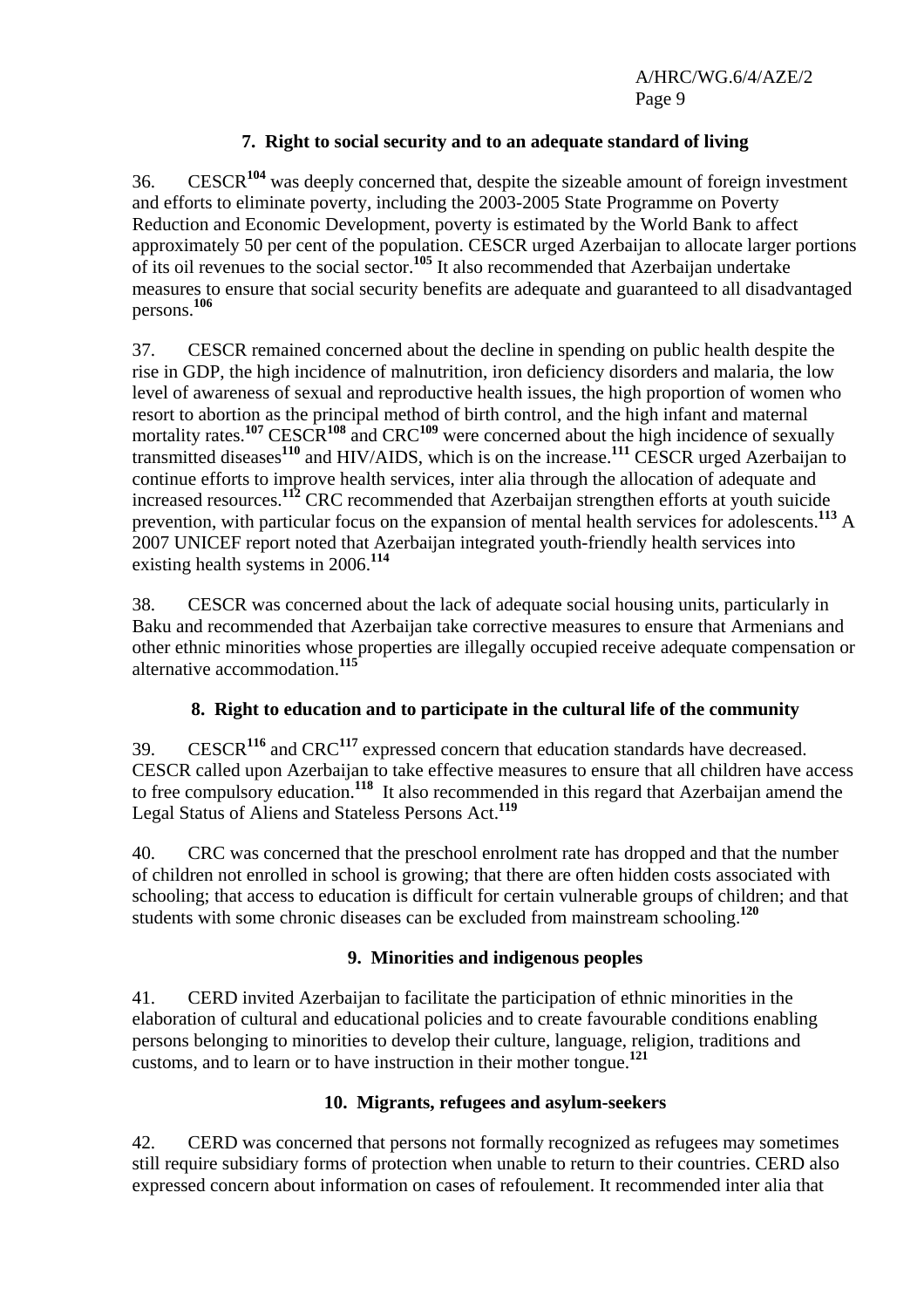Azerbaijan ensure that asylum procedures do not discriminate in purpose or effect between asylum-seekers, and that it adopt subsidiary forms of protection guaranteeing the right to remain for those not formally recognized as refugees but still requiring protection.**<sup>122</sup>** CRC further recommended that Azerbaijan establish child-sensitive procedures for processing cases of unaccompanied minors.**<sup>123</sup>**

## **11. Internally displaced persons**

43. The Representative of the Secretary-General on the human rights of internally displaced persons (IDPs) welcomed the efforts to provide adequate living conditions to displaced persons.**<sup>124</sup>** He was concerned about the substandard living conditions of IDPs, who continue to live in collective shelters, and vulnerable groups among the displaced, such as elderly, traumatized and mentally ill persons, as well as female-headed households.**<sup>125</sup>**

44. CRC recommended that Azerbaijan address the special needs and rights of displaced and refugee children, particularly regarding the right to adequate housing and access to essential services.<sup>126</sup> CEDAW was concerned that refugee and internally displaced women and girls remain in a vulnerable and marginalized situation and urged Azerbaijan to implement targeted measures to improve their access to education, employment, health and housing.<sup>127</sup> A 2006 UNIFEM report noted similar concerns.**<sup>128</sup>**

45. A 2006 UNHCR report noted the unresolved conflict over Nagorno-Karabakh, which limits the implementation of durable solutions for IDPs.**<sup>129</sup>**

## **III. ACHIEVEMENTS, BEST PRACTICES, CHALLENGES AND CONSTRAINTS**

46. CESCR welcomed the adoption of the 2004-2006 State Programme on Strengthening the Fight against Corruption, the law "On the Fight against Corruption", as well as the establishment of the Department for Fighting Corruption under the General Prosecutor.**<sup>130</sup>**

47. CAT noted efforts to address its previous concluding observations, inter alia through the agreement concluded with the International Committee of the Red Cross enabling ICRC representatives to have unrestricted access to convicted persons in places of detention, as the assurance that access for NGOs to visit and examine conditions in penitentiary establishments is unlimited.<sup>131</sup> The Special Rapporteur on the question of torture welcomed that the penitentiary administration cooperates with NGOs in monitoring the situation in places of detention.**<sup>132</sup>**

48. A 2006 UNDP report informed that particular attention is afforded to poverty and social exclusion affecting vulnerable groups, IDPs, unemployed, and particularly children who are placed in institutionalized care once their parents are unable to support them.**<sup>133</sup>**

## **IV. KEY NATIONAL PRIORITIES, INITIATIVES AND COMMITMENTS**

## **A. Pledges by the State**

49. Azerbaijan pledged in 2006 to continue close cooperation with OHCHR; to ensure full and efficient promotion and protection of human rights, especially in the spheres of media and elections; to take further steps towards improving the current legislative framework in relevant fields; and to mainstream gender perspective into the national poverty reduction strategy. Azerbaijan further pledged to continue cooperation with treaty bodies and special procedures, particularly the Special Rapporteur on freedom of opinion and expression.**<sup>134</sup>**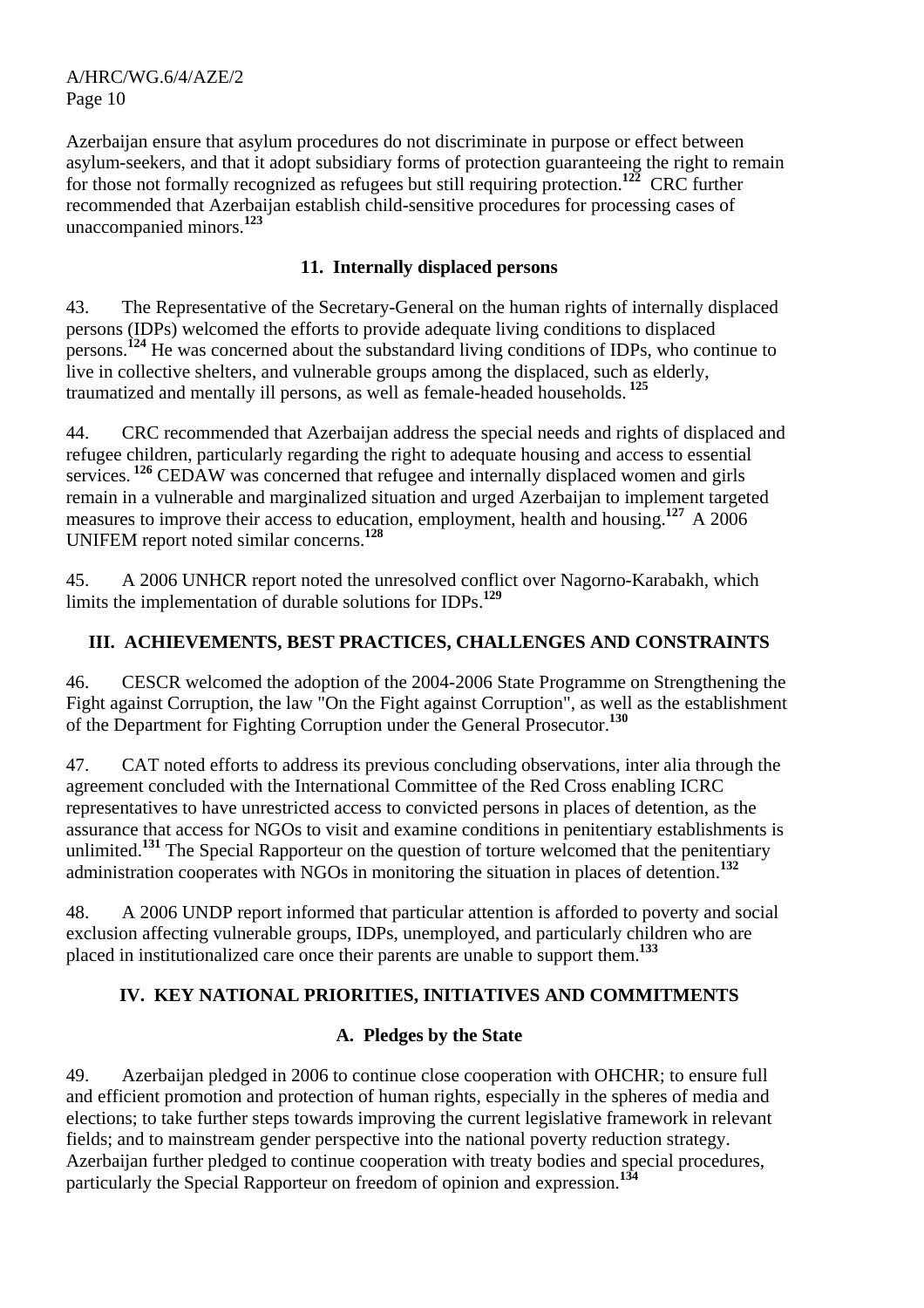### **B. Specific recommendations for follow-up**

50. CAT requested that Azerbaijan provide by July 2004 information on its recommendations relating to the right of a detainee to have access to a lawyer and a medical doctor upon request; the creation of the new bar association and measures to guarantee lawyers the ability to act in criminal cases; the protection of human rights NGOs; extradition requests; and investigation of allegations of torture or ill-treatment.**<sup>135</sup>** A follow-up response was received**<sup>136</sup>** and the Committee's Rapporteur on Follow-up requested further clarification on all of the abovementioned issues.**<sup>137</sup>**

51. HR Committee requested that Azerbaijan by October 2002 provide information on the implementation of recommendations regarding the draft law on states of emergency; investigation of all allegations of torture; measures taken to combat violence against women and trafficking; restrictions on freedom of expression; and general elections.**<sup>138</sup>** Azerbaijan provided a follow-up response**<sup>139</sup>** to HR Committee which, in March 2003, examined the information, welcomed the cooperation shown and decided that no further action was required at that time.<sup>140</sup>

52. CERD requested Azerbaijan to provide by April 2006 information on its recommendations relating to efforts to monitor and combat racial discrimination, particularly against ethnic Armenians, and protection during refugee determination and asylum procedures.<sup>141</sup> A follow-up response was received<sup>142</sup>, and in August 2007 CERD requested that information on the abovementioned issues be included in Azerbaijan's next periodic report.**<sup>143</sup>**

53. In the follow-up to the recommendations of the country visit, the Special Rapporteur on the question of torture noted far-reaching legislative reforms, including the adoption of a new Code of Criminal Procedure, some convictions for the crime of torture, and improvement in the training of law enforcement officials.**<sup>144</sup>** However, many of his predecessor's recommendations have not been implemented. For example, there is still no obligation on magistrates, judges and prosecutors to ask a person brought from custody about the treatment he/she received, confessions obtained in the absence of a lawyer are still admissible in court, and legal aid is still insufficient. He called upon Azerbaijan to accede to OP-CAT, and to establish the national preventive mechanisms as required.**<sup>145</sup>**

54. The Special Rapporteur on freedom of religion or belief issued recommendations to Azerbaijan concerning, inter alia appropriate redress for victims of violations; balancing regulation of religious activities and the exercise of the right to freedom of religion or belief; human rights training and clear terms of reference for staff of the State Committee for Work with Religious Associations; transparency regarding registration of religious associations; questions of legality of religious material; deprivation of places of worship of religious communities; transparency regarding the selection of imams; adoption of legislation on alternative service with respect to the right to conscientious objection; support for the organization of training sessions in human rights and the right to freedom of religion or belief for all members of the local Government in Nakichevan; interfaith engagement of religious leaders; creation of a dialogue between religious minorities and media; production of curriculum for schools on the teaching of religions; and the independence and neutrality of the judiciary.**<sup>146</sup>**

55. The Special Rapporteur on the promotion and protection of the right to freedom of opinion and expression recommended that Azerbaijan, inter alia repeal criminal legislation on defamation in favour of appropriate civil law provisions; ensure impartial, comprehensive investigations and judgements when law enforcement agencies appeared to be involved in the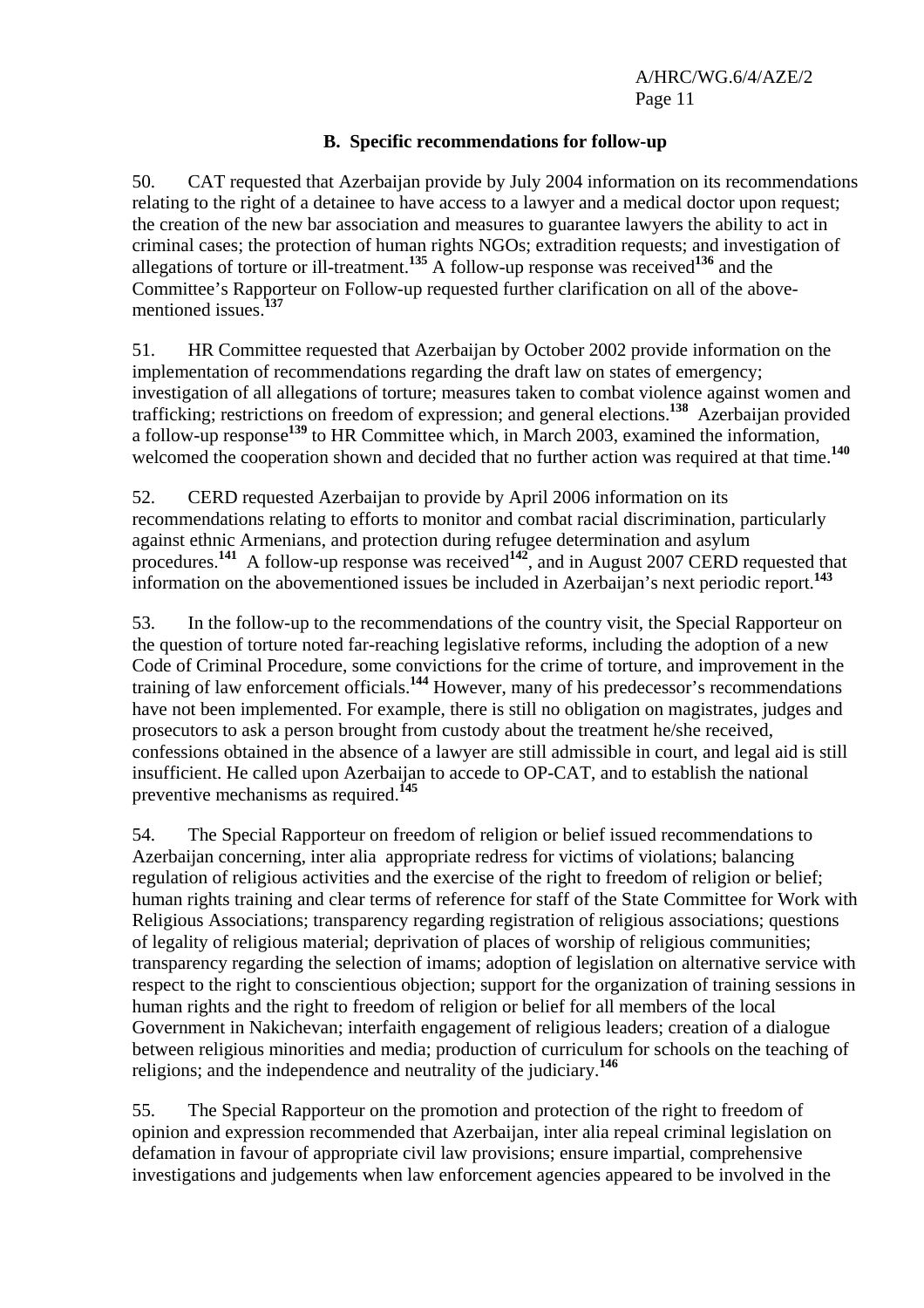interference of the exercise of freedom of expression; undertake a revision of the laws on television and radio broadcasting; establish an institutional framework to consider and issue licences to independent broadcasters; improve independence and effectiveness of the National Television and Radio Council and the Press Council; and establish a school of journalism.**<sup>147</sup>**

56. The Representative of the Secretary-General on the human rights of internally displaced persons recommended that Azerbaijan, inter alia continue providing humanitarian assistance to the displaced and implementing plans to provide adequate housing solutions to all IDPs and locate newly-created settlements so as to guarantee the physical security of IDPs and avoid cutting them off from employment and other economic opportunities.**<sup>148</sup>** He appealed to the international community and donors to support Azerbaijan's efforts.

## **V. CAPACITY-BUILDING AND TECHNICAL ASSISTANCE**

57. The 2005-2009 United Nations Development Assistance Framework focuses on progress towards establishing a system of governance that ensures an enabling environment for development, poverty reduction, respect for rights and freedoms and meeting the basic needs of all people for health and education.**<sup>149</sup>**

58. A 2008 UNODC report informed that it supported Azerbaijan in developing recommendations for amendments to national laws enabling universal access to HIV prevention, treatment and care.**<sup>150</sup>**

59. CERD noted with satisfaction that Azerbaijan has started implementing the refugee status determination procedure, in the framework of cooperation with UNHCR.**<sup>151</sup>**

60. CESCR called upon Azerbaijan to ensure that its international human rights obligations are taken fully into account when entering technical cooperation and other arrangements with international organizations.**<sup>152</sup>**

*Notes* 

 $\overline{a}$ 

<sup>2</sup> The following abbreviations have been used for this document:

|                   | e following aboreviations have been used for this document.                       |
|-------------------|-----------------------------------------------------------------------------------|
| <b>ICERD</b>      | International Convention on the Elimination of All Forms of Racial Discrimination |
| <b>ICESCR</b>     | International Covenant on Economic, Social and Cultural Rights                    |
| <b>ICCPR</b>      | International Covenant on Civil and Political Rights                              |
| <b>ICCPR-OP1</b>  | <b>Optional Protocol to ICCPR</b>                                                 |
| <b>ICCPR-OP 2</b> | Second Optional Protocol to ICCPR, aiming at the abolition of the death penalty   |
| <b>CEDAW</b>      | Convention on the Elimination of All Forms of Discrimination against Women        |
| <b>OP-CEDAW</b>   | <b>Optional Protocol to CEDAW</b>                                                 |
| <b>CAT</b>        | Convention against Torture and Other Cruel, Inhuman or Degrading Treatment or     |
|                   | Punishment                                                                        |
| OP-CAT            | Optional Protocol to CAT                                                          |
| CRC.              | Convention on the Rights of the Child                                             |
| <b>OP-CRC-AC</b>  | Optional Protocol to CRC on the involvement of children in armed conflict         |
|                   |                                                                                   |

<sup>&</sup>lt;sup>1</sup> Unless indicated otherwise, the status of ratifications of instruments listed in the table may be found in *Multilateral Treaties Deposited with the Secretary-General: Status as at 31 December 2006* (ST/LEG/SER.E.25), supplemented by the official website of the United Nations Treaty Collection database, Office of Legal Affairs of the United Nations Secretariat, http://untreaty.un.org/.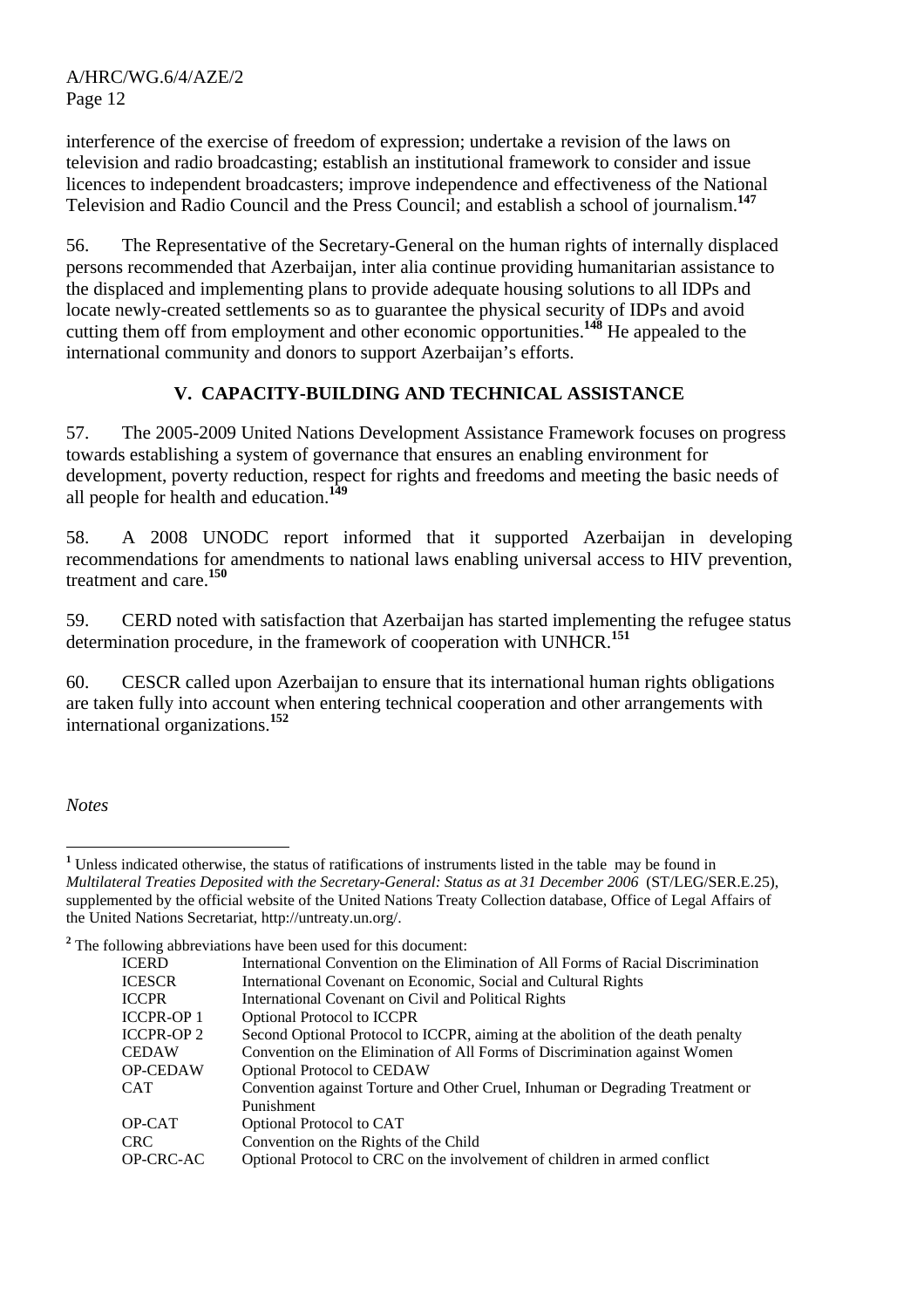|               | OP-CRC-SC | Optional Protocol to CRC on the sale of children, child prostitution and child<br>pornography                    |
|---------------|-----------|------------------------------------------------------------------------------------------------------------------|
| <b>ICRMW</b>  |           | International Convention on the Protection of the Rights of All Migrant Workers and<br>Members of Their Families |
| <b>CPD</b>    |           | Convention on the Rights of Persons with Disabilities                                                            |
| <b>OP-CPD</b> |           | Optional Protocol to Convention on the Rights of Persons with Disabilities                                       |
| <b>CED</b>    |           | International Convention for the Protection of All Persons from Enforced                                         |
|               |           | Disappearance                                                                                                    |

<sup>3</sup> Protocol to Prevent, Suppress and Punish Trafficking in Persons, Especially Women and Children, supplementing the United Nations Convention against Transnational Organized Crime.

<sup>4</sup> 1951 Convention relating to the Status of Refugees and its 1967 Protocol, 1954 Convention relating to the status of Stateless Persons and 1961 Convention on the Reduction of Statelessness.

<sup>5</sup> Geneva Convention for the Amelioration of the Condition of the Wounded and Sick in Armed Forces in the Field (First Convention); Geneva Convention for the Amelioration of the Condition of Wounded, Sick and Shipwrecked Members of Armed Forces at Sea (Second Convention); Convention relative to the Treatment of Prisoners of War (Third Convention); Convention relative to the Protection of Civilian Persons in Time of War (Fourth Convention); Protocol Additional to the Geneva Conventions of 12 August 1949, and relating to the Protection of Victims of International Armed Conflicts (Protocol I); Protocol Additional to the Geneva Conventions of 12 August 1949, and relating to the Protection of Victims of Non-International Armed Conflicts (Protocol II); Protocol additional to the Geneva Conventions of 12 August 1949, and relating to the Adoption of an Additional Distinctive Emblem (Protocol III). For the official status of ratifications, see Federal Department of Foreign Affairs of Switzerland, at www.eda.admin.ch/eda/fr/home/topics/intla/intrea/chdep/warvic.html.

<sup>6</sup> International Labour Organization Convention No. 29 concerning Forced or Compulsory Labour; Convention No.105 concerning the Abolition of Forced Labour, Convention No. 87 concerning Freedom of Association and Protection of the Right to Organize; Convention No. 98 concerning the Application of the Principles of the Right to Organize and to Bargain Collectively; Convention No. 100 concerning Equal Remuneration for Men and Women Workers for Work of Equal Value; Convention No. 111 concerning Discrimination in Respect of Employment and Occupation; Convention No. 138 concerning Minimum Age for Admission to Employment; Convention No. 182 concerning the Prohibition and Immediate Action for the Elimination of the Worst Forms of Child Labour.

**7** Human Rights Committee, concluding jbservations (CCPR/CO/73/AZE), para.8

<sup>8</sup> Pledges and commitments undertaken by Azerbaijan before the Human Rights Council, as contained in the note verbale dated 8 April 2006 sent by the Permanent Mission of Azerbaijan to the United Nations addressed to the President of the General Assembly (hereafter "note verbale"), p. 5, accessible at http://www.un.org/ga/60/elect/hrc/azerbaijan.pdf.

<sup>9</sup> Committee on the Rights of the Child, concluding observations (CRC/C/AZE/CO/2), paras. 8 and 9.

**<sup>10</sup>** Committee against Torture, conclusions and recommendations (CAT/C/CR/30/1), para.6.

**<sup>11</sup>** Ibid., para. 5 (b).

<sup>12</sup> Committee on the Elimination of Discrimination against Women, concluding observations (CEDAW/C/AZE/CO/3), paras.13 -14

<sup>13</sup> Committee on the Elimination of Racial Discrimination, concluding observations (CERD/C/AZE/CO/4), para.5

<sup>14</sup> Committee on Economic, Social and Cultural Rights, concluding observations (E/C.12/1/Add.104), para.34.

**<sup>15</sup>** CEDAW/C/AZE/CO/3, para.6.

**<sup>16</sup>** CRC/C/AZE/CO/2, para.14

<sup>17</sup> For the list of national human rights institutions with accreditation status granted by the International Coordinating Committee of National Institutions for the Promotion and Protection of Human Rights (ICC), see A/HRC/7/69, annex VIII, and A/HRC/7/70, annex I.

**<sup>18</sup>** CRC/C/AZE/CO/2, paras.14 and 15.

**<sup>19</sup>** CEDAW/C/AZE/CO/3, para. 6.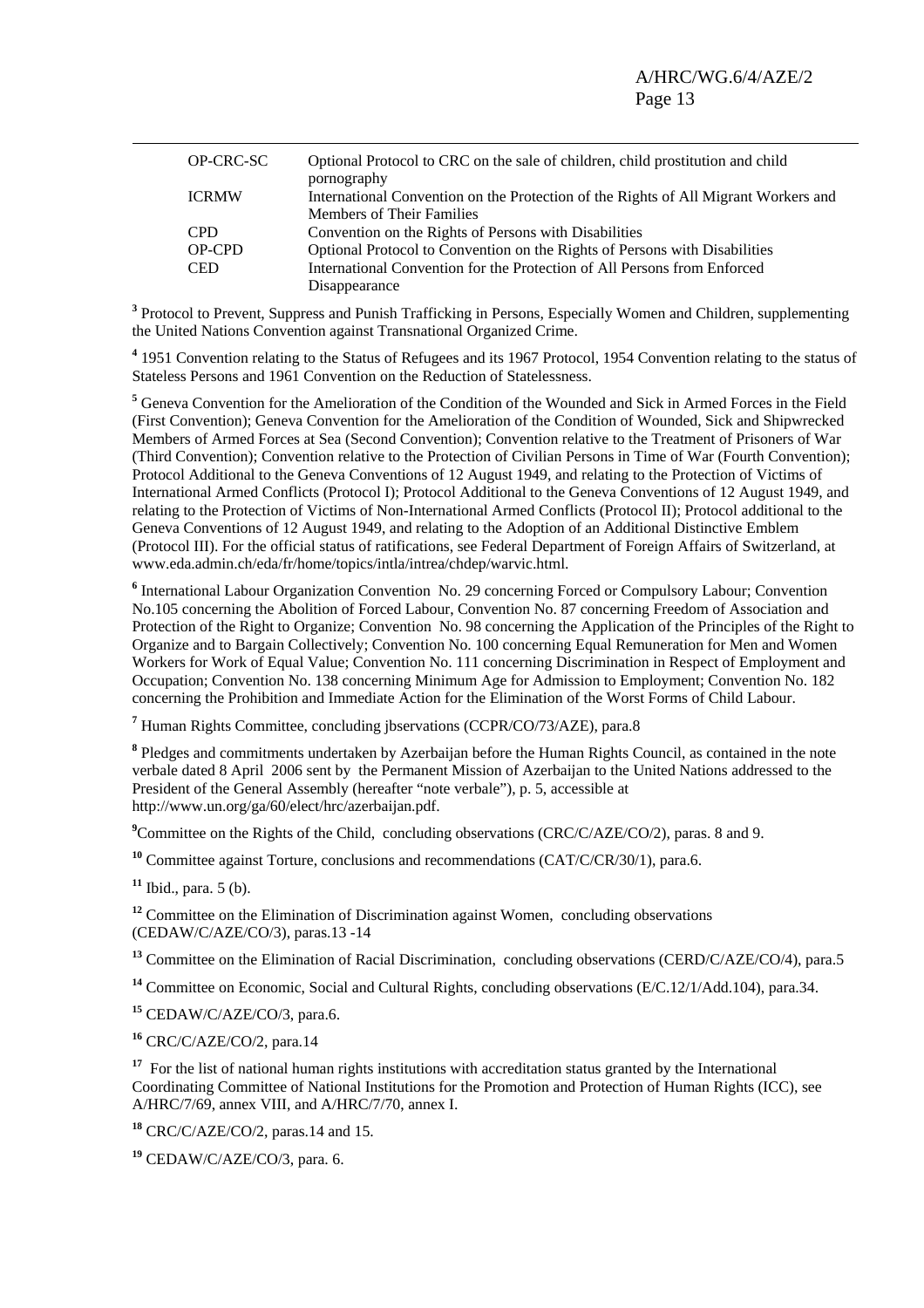**<sup>20</sup>** SeeGeneral Assembly resolution59/113B resolution 6/24of the Human Rights Council. See also letters from the High Commissioner for Human Rights dated 9 January 2006 and 10 December 2007, accessible at http://www2.ohchr.org/english/issues/education/training/Summary-national-initiatives2005-2009.htm.

**<sup>21</sup>** E/C.12/1/Add.104, para.16.

**<sup>22</sup>** CEDAW/C/AZE/CO/3, para.7.

**<sup>23</sup>** Ibid.

**<sup>24</sup>** UNFPA, *State of the World Population 2004,* p. 21, available at: http://www.unfpa.org/swp/2004/english/ch1/index.htm.

**<sup>25</sup>** The following abbreviations have been used for this document:

| CERD         | Committee on the Elimination of Racial Discrimination                               |
|--------------|-------------------------------------------------------------------------------------|
| CESCR        | Committee on Economic, Social and Cultural Rights                                   |
| HR Committee | Human Rights Committee                                                              |
| CEDAW        | Committee on the Elimination of Discrimination against Women                        |
| CAT          | Committee against Torture                                                           |
| CRC-         | Committee on the Rights of the Child                                                |
| CMW          | Committee on the Protection of the Rights of All Migrant Workers and Their Families |

<sup>26</sup> The questionnaires included in this section are those which have been reflected in an official report by a special procedure mandate holder.

<sup>27</sup> See (a) report of the Special Rapporteur on the right to education (A/HRC/4/29), questionnaire on the right to education of persons with disabilities sent in 2006; (b) report of the Special Rapporteur on the human rights of migrants (A/HRC/4/24), questionnaire on the impact of certain laws and administrative measures on migrants sent in 2006; (c) report of the Special Rapporteur on trafficking in persons, especially women and children (A/HRC/4/23), questionnaire on issues related to forced marriages and trafficking in persons sent in 2006; (d) report of the Special Representative of the Secretary-General on human rights defenders (E/CN.4/2006/95 and Add.5), questionnaire on the implementation of the Declaration on the Right and Responsibility of Individuals, Groups and Organs of Society to Promote and Protect Universally Recognized Human Rights and Fundamental Freedoms sent in June 2005; (e) report of the Special Rapporteur on the situation of human rights and fundamental freedoms of indigenous people (A/HRC/6/15), questionnaire on the human rights of indigenous people sent in August 2007; (f) report of the Special Rapporteur on trafficking in persons, especially in women and children (E/CN.4/2006/62) and the Special Rapporteur on the sale of children, child prostitution and child pornography (E/CN.4/2006/67), joint questionnaire on the relationship between trafficking and the demand for commercial sexual exploitation sent in July 2005; (g) report of the Special Rapporteur on the right to education (E/CN.4/2006/45), questionnaire on the right to education for girls sent in 2005; (h) report of the Working Group on mercenaries (A/61/341), questionnaire concerning its mandate and activities sent in November 2005; (i) report of the Special Rapporteur on the sale of children, child prostitution and child pornography (A/HRC/4/31), questionnaire on the sale of children's organs sent on July 2006; (j) report of the Special Rapporteur on the sale of children, child prostitution and child pornography (E/CN.4/2005/78), questionnaire on child pornography on the Internet sent in July 2004; (k) report of the Special Rapporteur on the sale of children, child prostitution and child pornography (E/CN.4/2004/9), questionnaire on the prevention of child sexual exploitation sent in July 2003; (l) report of the Special Representative of the Secretary-General on the issue of human rights and transnational corporations and other business enterprises (A/HRC/4/35/Add.3), questionnaire on human rights policies and management practices.

<sup>28</sup> Ouestionnaire on the impact of certain laws and administrative measures on migrants (A/HRC/4/24, para. 9); questionnaire on the implementation of the Declaration on the Right and Responsibility of Individuals, Groups and Organs of Society to Promote and Protect Universally Recognized Human Rights and Fundamental Freedoms (E/CN.4/2006/95 and Add.5, para. 126); joint questionnaire on the relationship between trafficking and the demand for commercial sexual exploitation (E/CN.4/2006/62, para. 24 and E/CN.4/2006/67, para. 22); questionnaire on child pornography on the Internet (E/CN.4/2005/78, para. 4).

**<sup>29</sup>** *High Commissioner's Strategic Management Plan 2008-2009*, p.90.

**<sup>30</sup>** *OHCHR Annual Report 2005*, p. 15 and *OHCHR Annual Report 2006*, p. 158.

**<sup>31</sup>** *2008 High Commissioner for Human Rights Report on Activities and Results*.

**<sup>32</sup>** CEDAW/C/AZE/CO/3, para.16.

**<sup>33</sup>** Ibid., paras.15 and 16.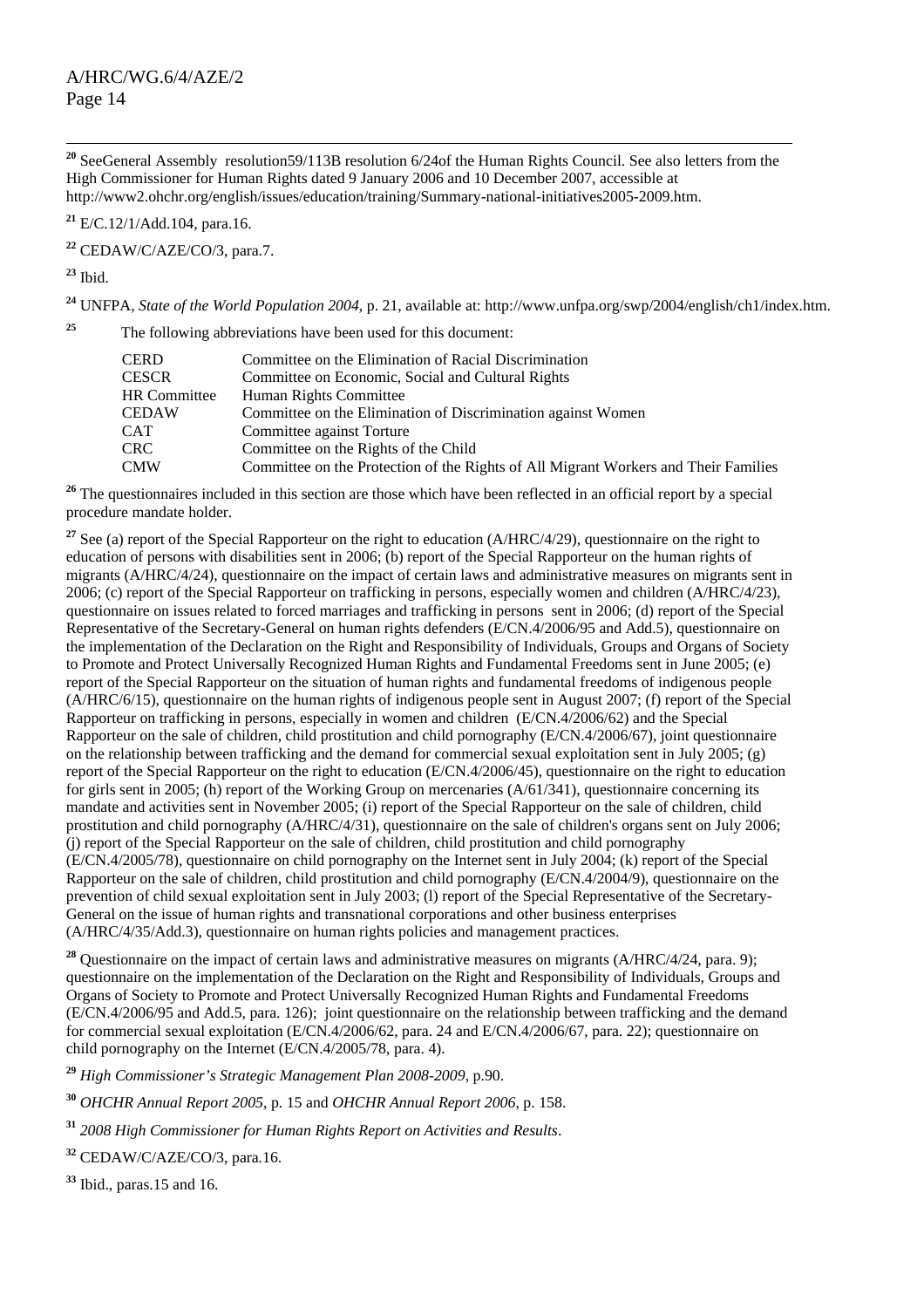**<sup>34</sup>** CCPR/CO/73/AZE, para.17.

CERD/C/AZE/CO/4, para.10.

Ibid., para.15.

E/C.12/1/Add.104, para.41.

CCPR/CO/73/AZE, para.20.

CRC/C/AZE/CO/2, paras.24-26.

 E/CN.4/2006/55/Add.1, para. 29. The Government informed that no complaints were lodged in the Prosecutor's Offices and police departments (see A/HRC/4/27/Add.1, para. 44).

 Ibid., paras. 26, 27 and 30. The Government informed that the men were being detained in the investigative department of the Ministry of National Security where they have been permitted full legal access and medical treatment as necessary (see A/HRC/4/27/Add.1, para. 45).

 A/HRC/4/27/Add.1, paras. 34, 36 and 41. The Government informed about the investigations undertook by the Institute of Research Forensic Examination and of forensic-medical experts into the forms of aggression and the nature of the injuries of Mr Khaziyev. It stated that the General Prosecutor's Office was in charge of the criminal investigation underway at that time (see ibid., para. 43).

E/CN.4/2006/55/Add.1, para. 25.

Ibid., para. 28.

 E/CN.4/2006/6/Add.1, para. 4. The Government responded that the allegations are refuted by the facts; in his confession the subject had indicated that there was no pressure, no complaint was made, and a forensic examination did not confirm the allegations (see A/HRC/4/33/Add.1, para. 7).

 A/HRC/4/33/Add.1, para. 6. The Government informed that no torture was committed, the subjects did not complain, and forensic medical examinations did not confirm the allegations of injuries (ibid).

CRC/C/AZE/CO/2 paras. 35 and 36.

CAT/C/CR/30/1, para.7 (j).

CRC/C/AZE/CO/2, para.67.

Ibid., para. 68.

E/C.12/1/Add.104, para.31.

Ibid.

CCPR/CO/73/AZE, para.12.

E/C.12/1/Add.104, para.57.

CAT/C/CR/30/1, para. 7.(c).

CCPR/CO/73/AZE, para.13.

CEDAW/C/AZE/CO/3, para.17.

CCPR/CO/73/AZE, para.17.

CEDAW/C/AZE/CO/3, para.18.

Ibid.

E/C.12/1/Add.104, para.49.

CEDAW/C/AZE/CO/3, para.18.

CRC/C/AZE/CO/2, paras.41 and 42.

Ibid., paras.44 and 45.

E/C.12/1/Add.104, paras.19 and 45.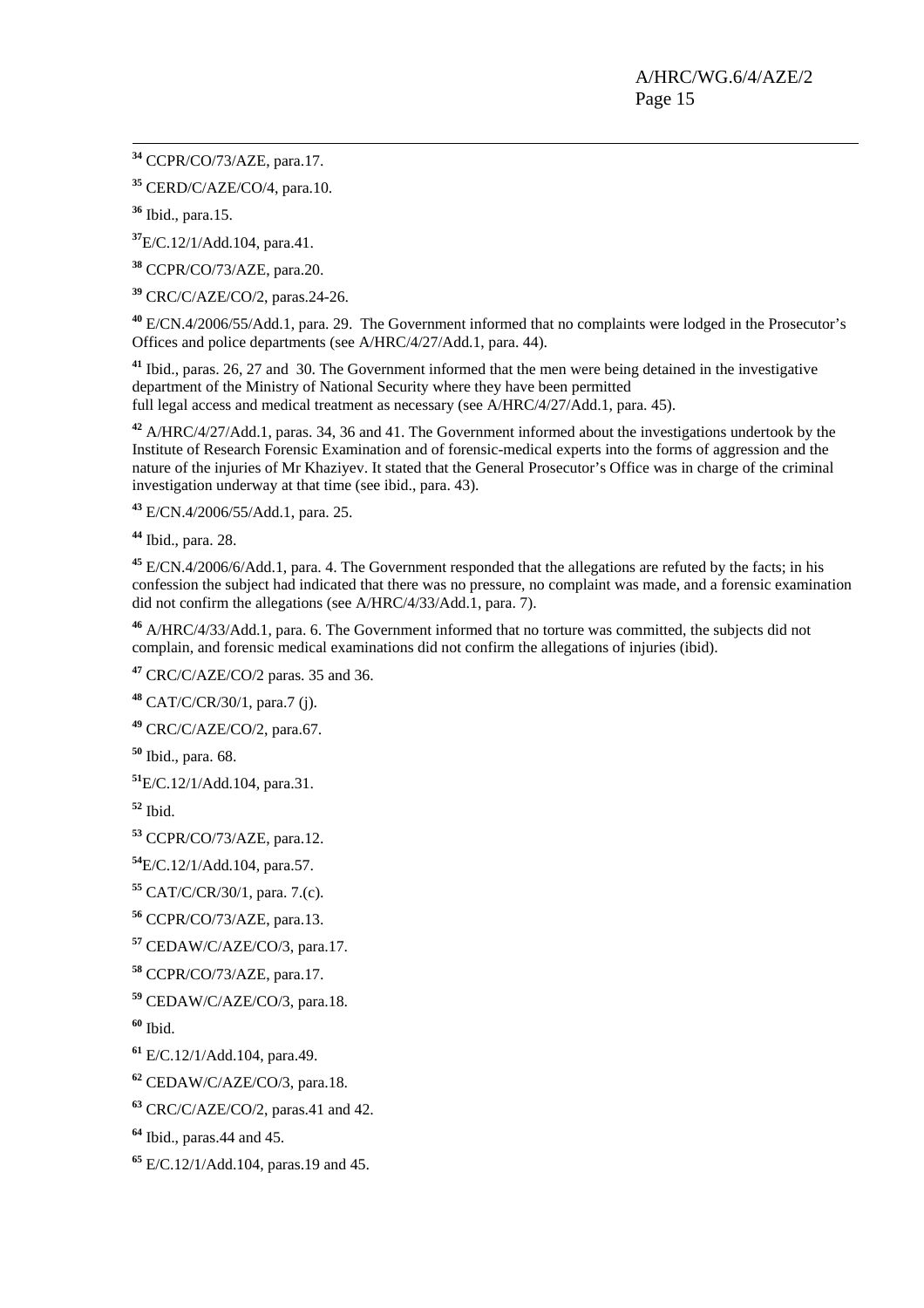**<sup>66</sup>** CERD/C/AZE/CO/4, para.11. E/C.12/1/Add.104, para.24. CEDAW/C/AZE/CO/3, paras.19 and 20. CRC/C/AZE/CO/2, paras.65 and 66. ILO Committee of Experts on the Application of Convention and Recommendations, 2008, Geneva, Doc. No. 092008AZE029. E/C.12/1/Add.104, para.50. Ibid., para.25. ILO Committee of Experts on the Application of Convention and Recommendations, 2008, Geneva, Doc. No. 092008AZE182, paras. 1-3. CEDAW/C/AZE/CO/3, paras.19 and 20. CRC/C/AZE/CO/2, paras.63 and 64. CCPR/CO/73/AZE, para.14. E/C.12/1/Add.104, paras.13. Ibid., para.38. CAT/C/CR/30/1, paras.6 (k) and 7(n). Ibid.**.**  CCPR/CO/73/AZE, para.9. CAT/C/CR/30/1, para.7(i). Communication No.281/2005, Views adopted on 1 May 2007 (CAT/C/38/D/281/2005).. A/63/44, para.99. CRC/C/AZE/CO/2, para.67. Ibid., paras.67 and 68. CAT/C/CR/30/1, para. 7(k). Ibid., paras. 6 (j) and 7(o). CEDAW/C/AZE/CO/3, para. 29. Ibid., para.30. A/HRC/4/21/Add.2, paras. 79-91. A/HRC/7/14/Add.3, paras. 64-68. E/CN.4/2006/95/Add.5, paras. 126-149. CEDAW/C/AZE/CO/3, paras.21 and 22. E/C.12/1/Add.104, para.17. Ibid., para.18. Ibid., para.20. CEDAW/C/AZE/CO/3, para.23. E/C.12/1/Add.104, para.16. CEDAW/C/AZE/CO/3, paras.23 and 24.

 ILO Committee of Experts on the Application of Convention and Recommendations, 2006, Geneva, Doc. No. 092006AZE111, para. 6.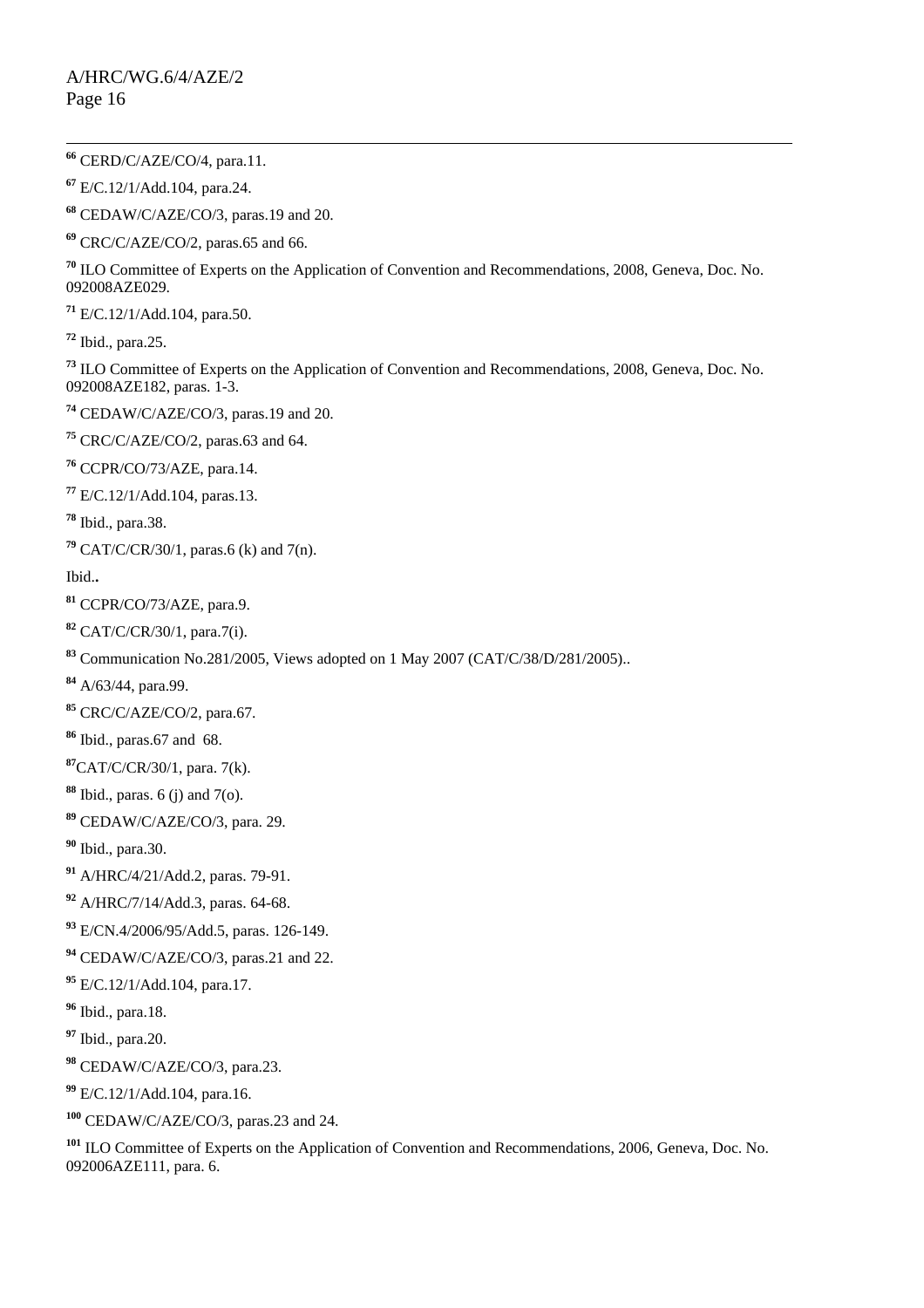**<sup>102</sup>** E/C.12/1/Add.104, para.21 and 47.

CRC/C/AZE/CO/2, paras.61 and 62.

E/C.12/1/Add.104, para.27.

Ibid., para.53.

Ibid., para.48.

Ibid., para.29 and 30.

Ibid-, para.30.

CRC/C/AZE/CO/2, para.51.

Ibid.

 A 2007 UNAIDS report noted that almost half (47 per cent) of all HIV infections documented in Azerbaijan's relatively recent epidemic were reported in 2005–2006. UNAIDS, AIDS epidemic updates 2007, Geneva, 2007, p. 26, available at: http://data.unaids.org/pub/EPISlides/2007/2007\_epiupdate\_en.pdf.

E/C.12/1/Add.104, para.55.

CRC/C/AZE/CO/2, paras.53 and 54.

UNICEF, *Annual Report 2006*, p. 16, available at: http://www.unicef.pt/18/Annual\_Report\_2006.pdf.

E/C.12/1/Add.104, paras.28 and 54.

Ibid., para.33.

CRC/C/AZE/CO/2, para.57.

E/C.12/1/Add.104, para.59.

Ibid.

CRC/C/AZE/CO/2, para.57.

CERD/C/AZE/CO/4, para.14.

Ibid., para.13.

CRC/C/AZE/CO/2, paras.59 and 60.

A/HRC/8/6/Add. 2, paras. 59-74.

Ibid.

CRC/C/AZE/CO/2, para.60.

CEDAW/C/AZE/CO/3, paras.31 and 32.

 UNIFEM, *Annual Report 2005-2006*, p. 21, available at: http://www.unifem.org/attachments/products/AnnualReport2005\_2006\_eng.pdf.

 UNHCR Global Appeal 2007, page 79, available at: http://www.reliefweb.int/rw/lib.nsf/db900sid/AMMF-6VZFCT/\$file/UNHCR-Nov2006.pdf?openelement

E/C.12/1/Add.104, para.6.

CAT/C/CR/30/1, para. 4 (i).

A/HRC/4/33Add.2, para 5.

 UNDP, *Europe and the CIS Regional MDG Report 2006*, p. 55, available at http://www.undp.ru/publications/NMDG-AFFA\_eng.pdf .

Note verbale, pp. 5-6.

CAT/C/CR/30/1, para.10. Para. 7 (c), (f), (h), (i) and (n).

CAT/C/CR/30/RESP/1.